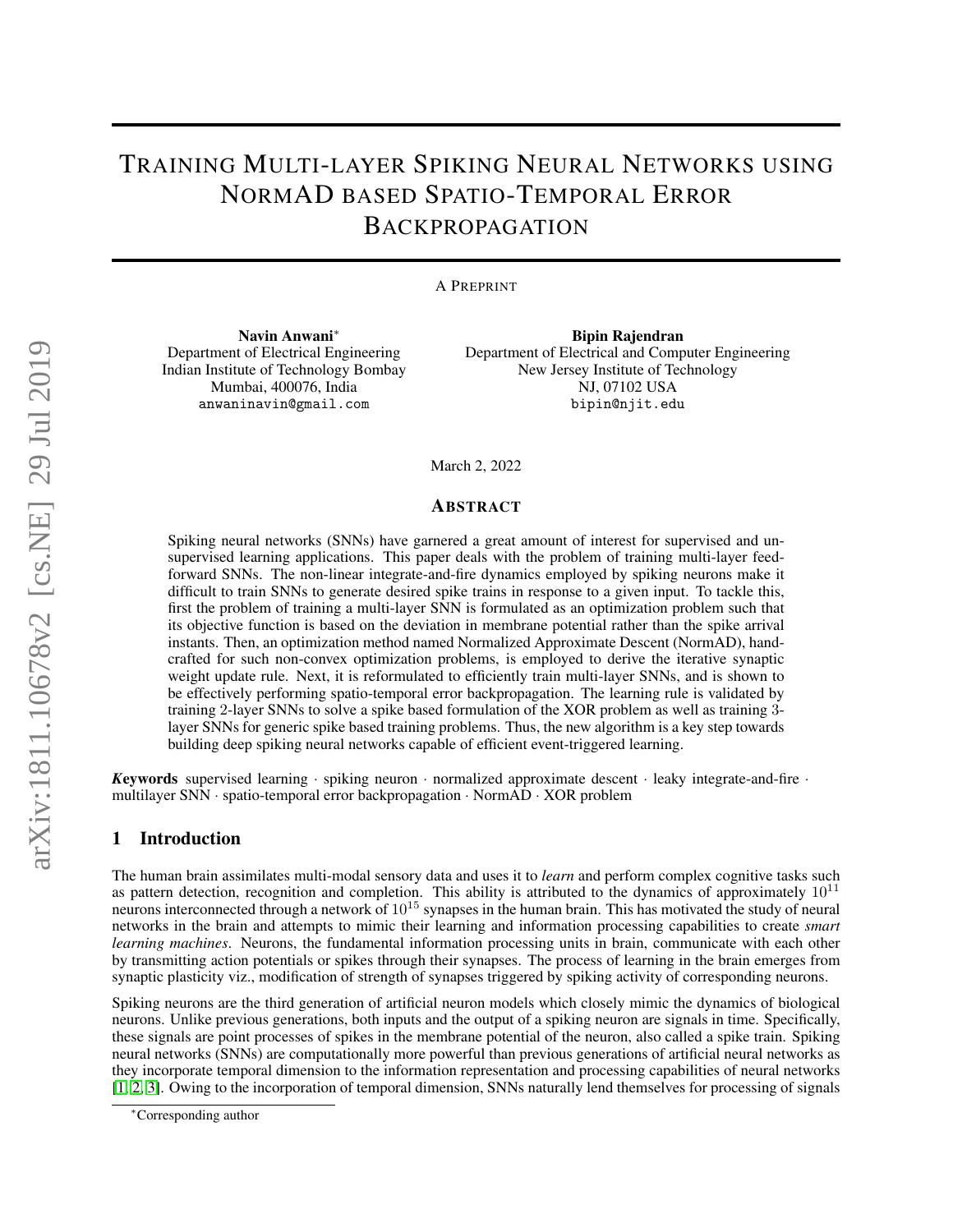in time such as audio, video, speech, etc. Information can be encoded in spike trains using temporal codes, rate codes or population codes [\[4,](#page-17-3) [5,](#page-17-4) [6\]](#page-17-5). Temporal encoding uses exact spike arrival time for information representation and has far more representational capacity than rate code or population code [\[7\]](#page-17-6). However, one of the major hurdles in developing temporal encoding based applications of SNNs is the lack of efficient learning algorithms to train them with desired accuracy.

In recent years, there has been significant progress in development of neuromorphic computing chips, which are specialized hardware implementations that emulate SNN dynamics inspired by the parallel, event-driven operation of the brain. Some notable examples are the TrueNorth chip from IBM [\[8\]](#page-17-7), the Zeroth processor from Qualcomm [\[9\]](#page-17-8) and the Loihi chip from Intel [\[10\]](#page-17-9). Hence, a breakthrough in learning algorithms for SNNs is apt and timely, to complement the progress of neuromorphic computing hardware.

The present success of deep learning based methods can be traced back to the breakthroughs in learning algorithms for second generation artificial neural networks (ANNs) [\[11\]](#page-17-10). As we will discuss in section [2,](#page-1-0) there has been work on learning algorithms for SNNs in the recent past, but those methods have not found wide acceptance as they suffer from computational inefficiencies and/or lack of reliable and fast convergence. One of the main reasons for unsatisfactory performance of algorithms developed so far is that those efforts have been centered around adapting high-level concepts from learning algorithms for ANNs or from neuroscience and porting them to SNNs. In this work, we utilize properties specific to spiking neurons in order to develop a supervised learning algorithm for temporal encoding applications with spike-induced weight updates.

A supervised learning algorithm named *NormAD*, for single layer SNNs was proposed in [\[12\]](#page-17-11). For a spike domain training problem, it was demonstrated to converge at least an order of magnitude faster than the previous state-of-theart. Recognizing the importance of multi-layer SNNs for supervised learning, in this paper we extend the idea to derive NormAD based supervised learning rule for multi-layer feedforward spiking neural networks. It is a spike-domain analogue of the error backpropagation rule commonly used for ANNs and can be interpreted to be a realization of spatio-temporal error backpropagation. The derivation comprises of first formulating the training problem for a multilayer feedforward SNN as a non-convex optimization problem. Next, the Normalized Approximate Descent based optimization, introduced in [\[12\]](#page-17-11), is employed to obtain an iterative weight adaptation rule. The new learning rule is successfully validated by employing it to train 2-layer feedforward SNNs for a spike domain formulation of the XOR problem and 3-layer feedforward SNNs for general spike domain training problems.

This paper is organized as follows. We begin with a summary of learning methods for SNNs documented in literature in section [2.](#page-1-0) Section [3](#page-2-0) provides a brief introduction to spiking neurons and the mathematical model of Leaky Integrate-and-Fire (LIF) neuron, also setting the notations we use later in the paper. Supervised learning problem for feedforward spiking neural networks is discussed in section [4,](#page-5-0) starting with the description of a generic training problem for SNNs. Next we present a brief mathematical description of a feedforward SNN with one hidden layer and formulate the corresponding training problem as an optimization problem. Then Normalized Approximate Descent based optimization is employed to derive the spatio-temporal error backpropagation rule in section. [5.](#page-7-0) Simulation experiments to demonstrate the performance of the new learning rule for some exemplary supervised training problems are discussed in section. [6.](#page-11-0) Section [7](#page-14-0) concludes the development with a discussion on directions for future research that can leverage the algorithm developed here towards the goal of realizing event-triggered deep spiking neural networks.

## <span id="page-1-0"></span>2 Related Work

One of the earliest attempts to demonstrate supervised learning with spiking neurons is the SpikeProp algorithm [\[13\]](#page-17-12). However, it is restricted to single spike learning, thereby limiting its information representation capacity. SpikeProp was then extended in [\[14\]](#page-17-13) to neurons firing multiple spikes. In these studies, the training problem was formulated as an optimization problem with the objective function in terms of the difference between desired and observed spike arrival instants and gradient descent was used to adjust the weights. However, since spike arrival time is a discontinuous function of the synaptic strengths, the optimization problem is non-convex and gradient descent is prone to local minima.

The biologically observed spike time dependent plasticity (STDP) has been used to derive weight update rules for SNNs in [\[15,](#page-17-14) [16,](#page-17-15) [17\]](#page-17-16). ReSuMe and DL-ReSuMe took cues from both STDP as well as the Widrow-Hoff rule to formulate a supervised learning algorithm [\[15,](#page-17-14) [16\]](#page-17-15). Though these algorithms are biologically inspired, the training time necessary to converge is a concern, especially for real-world applications in large networks. The ReSuMe algorithm has been extended to multi-layer feedforward SNNs using backpropagation in [\[18\]](#page-17-17).

Another notable spike-domain learning rule is PBSNLR [\[19\]](#page-17-18), which is an offline learning rule for the spiking perceptron neuron (SPN) model using the perceptron learning rule. The PSD algorithm [\[20\]](#page-17-19) uses Widrow-Hoff rule to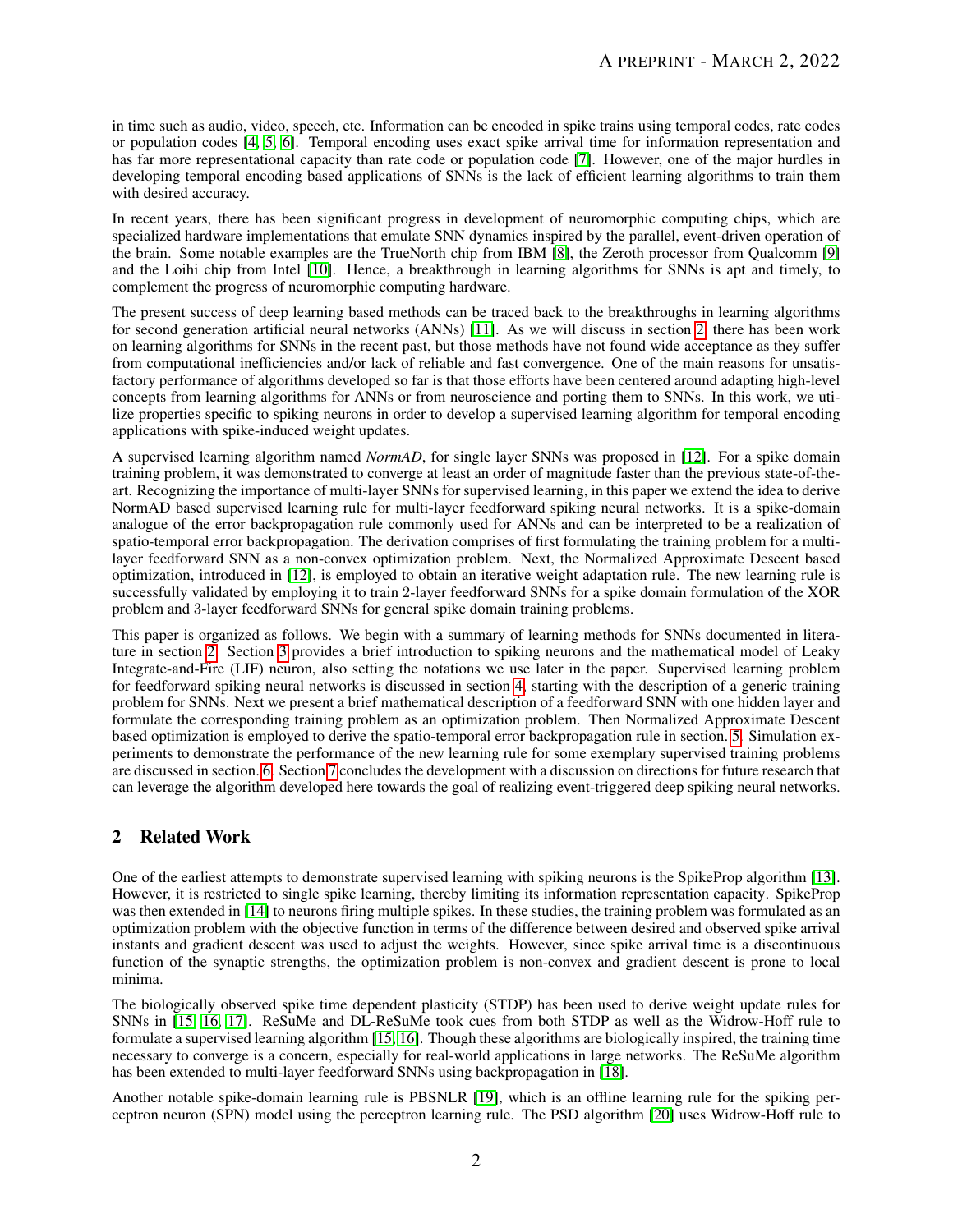empirically determine an equivalent learning rule for spiking neurons. The SPAN rule [\[21\]](#page-17-20) converts input and output spike signals into analog signals and then applies the Widrow-Hoff rule to derive a learning algorithm. Further, it is applicable to the training of SNNs with only one layer. The SWAT algorithm [\[22\]](#page-17-21) uses STDP and BCM rule to derive a weight adaptation strategy for SNNs. The Normalized Spiking Error Back-Propagation (NSEBP) method proposed in [\[23\]](#page-17-22) is based on approximations of the simplified Spike Response Model for the neuron. The multi-STIP algorithm proposed in [\[24\]](#page-18-0) defines an inner product for spike trains to approximate a learning cost function. As opposed to the above approaches which attempt to develop weight update rules for fixed network topologies, there are also some efforts in developing feed-forward networks based on evolutionary algorithms where new neuronal connections are progressively added and their weights and firing thresholds updated for every class label in the database [\[25,](#page-18-1) [26\]](#page-18-2).

Recently, an algorithm to learn precisely timed spikes using a leaky integrate-and-fire neuron was presented in [\[27\]](#page-18-3). The algorithm converges only when a synaptic weight configuration to the given training problem exists, and can not provide a close approximation, if the exact solution does not exist. To overcome this limitation, another algorithm to learn spike sequences with finite precision is also presented in the same paper. It allows a window of width  $\epsilon$  around the desired spike instant within which the output spike could arrive and performs training only on the first deviation from such desired behavior. While it mitigates the non-linear accumulation of error due to interaction between output spikes, it also restricts the training to just one discrepancy per iteration. Backpropagation for training deep networks of LIF neurons has been presented in [\[28\]](#page-18-4), derived assuming an impulse-shaped post-synaptic current kernel and treating the discontinuities at spike events as noise. It presents remarkable results on MNIST and N-MNIST benchmarks using rate coded outputs, while in the present work we are interested in training multi-layer SNNs with temporally encoded outputs i.e., representing information in the timing of spikes.

Many previous attempts to formulate supervised learning as an optimization problem employ an objective function formulated in terms of the difference between desired and observed spike arrival times [\[13,](#page-17-12) [14,](#page-17-13) [29,](#page-18-5) [30\]](#page-18-6). We will see in section [3](#page-2-0) that a leaky integrate-and-fire (LIF) neuron can be described as a non-linear spatio-temporal filter, spatial filtering being the weighted summation of the synaptic inputs to obtain the total incoming synaptic current and temporal filtering being the leaky integration of the synaptic current to obtain the membrane potential. Thus, it can be argued that in order to train multi-layer SNNs, we would need to backpropagate error in space as well as in time, and as we will see in section [5,](#page-7-0) it is indeed the case for proposed algorithm. Note that while the membrane potential can directly control the output spike timings, it is also relatively more tractable through synaptic inputs and weights compared to spike timing. This observation is leveraged to derive a spaio-temporal error backpropagation algorithm by treating supervised learning as an optimization problem, with the objective function formulated in terms of the membrane potential.

## <span id="page-2-0"></span>3 Spiking Neurons

Spiking neurons are simplified models of biological neurons e.g., the Hodgkin-Huxley equations describing the dependence of membrane potential of a neuron on its membrane current and conductivity of ion channels [\[31\]](#page-18-7). A spiking neuron is modeled as a multi-input system that receives inputs in the form of sequences of spikes, which are then transformed to analog current signals at its input synapses. The synaptic currents are superposed inside the neuron and the result is then transformed by its non-linear integrate-and-fire dynamics to a membrane potential signal with a sequence of stereotyped events in it, called action potentials or spikes. Despite the continuous-time variations in the membrane potential of a neuron, it communicates with other neurons through the synaptic connections by chemically inducing a particular current signal in the post-synaptic neuron each time it spikes. Hence, the output of a neuron can be completely described by the time sequence of spikes issued by it. This is called *spike based information representation* and is illustrated in Fig. [1.](#page-3-0) The output, also called a spike train, is modeled as a point process of spike events. Though the internal dynamics of an individual neuron is straightforward, a network of neurons can exhibit complex dynamical behaviors. The processing power of neural networks is attributed to the massively parallel synaptic connections among neurons.

## 3.1 Synapse

The communication between any two neurons is spike induced and is accomplished through a directed connection between them known as a synapse. In the cortex, each neuron can receive spike-based inputs from thousands of other neurons. If we model an incoming spike at a synapse as a unit impulse, then the behavior of the synapse to translate it to an analog current signal in the post-synaptic neuron can be modeled by a linear time invariant system with transfer function  $w\alpha(t)$ . Thus, if a pre-synaptic neuron issues a spike at time  $t^f$ , the post-synaptic neuron receives a current  $i(t) = w\alpha(t - t^f)$ . Here the waveform  $\alpha(t)$  is known as the post-synaptic current kernel and the scaling factor w is called the weight of the synapse. The weight varies from synapse-to-synapse and is representative of its conductance,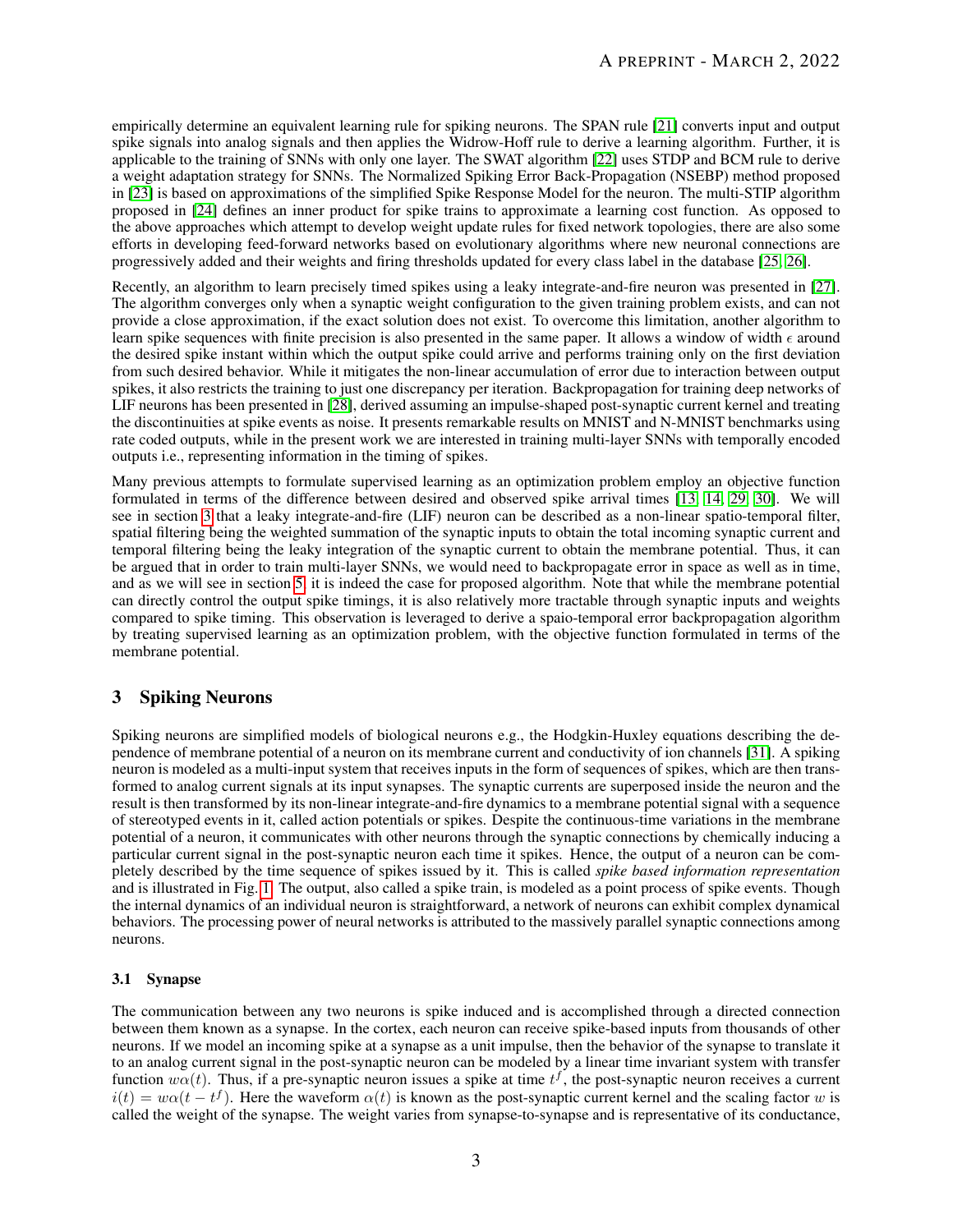<span id="page-3-0"></span>

Figure 1: Illustration of spike based information representation: a spiking neuron assimilates multiple input spike trains to generate an output spike train. Figure adapted from [\[12\]](#page-17-11).

whereas  $\alpha(t)$  is independent of synapse and is commonly modeled as

$$
\alpha(t) = [\exp(-t/\tau_1) - \exp(-t/\tau_2)] u(t), \tag{1}
$$

where  $u(t)$  is the Heaviside step function and  $\tau_1 > \tau_2$ . Note that the synaptic weight w can be positive or negative, depending on which the synapse is said to be excitatory or inhibitory respectively. Further, we assume that the synaptic currents do not depend on the membrane potential or reversal potential of the post-synaptic neuron.

Let us assume that a neuron receives inputs from *n* synapses and spikes arrive at the  $i^{th}$  synapse at instants  $t_1^i, t_2^i, \ldots$ Then, the input signal at the  $i^{th}$  synapse (before scaling by synaptic weight  $w_i$ ) is given by the expression

$$
c_i(t) = \sum_f \alpha(t - t_f^i). \tag{2}
$$

The synaptic weights of all input synapses to a neuron are usually represented in a compact form as a weight vector  $\mathbf{w} = \begin{bmatrix} w_1 & w_2 & \cdots & w_n \end{bmatrix}^T$ , where  $w_i$  is the weight of the  $i^{th}$  synapse. The synaptic weights perform spatial filtering over the input signals resulting in an aggregate synaptic current received by the neuron:

<span id="page-3-3"></span><span id="page-3-2"></span>
$$
I(t) = \mathbf{w}^T \mathbf{c}(t),\tag{3}
$$

where  $\mathbf{c}(t) = [c_1(t) \quad c_2(t) \quad \cdots \quad c_n(t)]^T$ . A simplified illustration of the role of synaptic transmission in overall spike based information processing by a neuron is shown in Fig. [2,](#page-4-0) where an incoming spike train at a synaptic input is translated to an analog current with an amplitude depending on weight of the synapse. The resultant current at the neuron from all its upstream synapses is transformed non-linearly to generate its membrane potential with instances of spikes viz., sudden surge in membrane potential followed by an immediate drop.

#### Synaptic Plasticity

The response of a neuron to stimuli greatly depends on the conductance of its input synapses. Conductance of a synapse (the synaptic weight) changes based on the spiking activity of the corresponding pre- and post-synaptic neurons. A neural network's ability to learn is attributed to this activity dependent synaptic plasticity. Taking cues from biology, we will also constrain the learning algorithm we develop to have spike-induced synaptic weight updates.

#### 3.2 Leaky Integrate-and-Fire (LIF) Neuron

In leaky integrate-and-fire (LIF) model of spiking neurons, the transformation from aggregate input synaptic current  $I(t)$  to the resultant membrane potential  $V(t)$  is governed by the following differential equation and reset condition [\[32\]](#page-18-8):

<span id="page-3-1"></span>
$$
C_m \frac{dV(t)}{dt} = -g_L(V(t) - E_L) + I(t),
$$
  
\n
$$
V(t) \longrightarrow E_L \quad \text{when } V(t) \ge V_T.
$$
\n(4)

Here,  $C_m$  is the membrane capacitance,  $E_L$  is the leak reversal potential, and  $g_L$  is the leak conductance. If  $V(t)$ exceeds the threshold potential  $V_T$ , a spike is said to have been issued at time t. The expression  $V(t) \longrightarrow E_L$  when  $V(t) \geq V_T$  denotes that  $V(t)$  is reset to  $E_L$  when it exceeds the threshold  $V_T$ . Assuming that the neuron issued its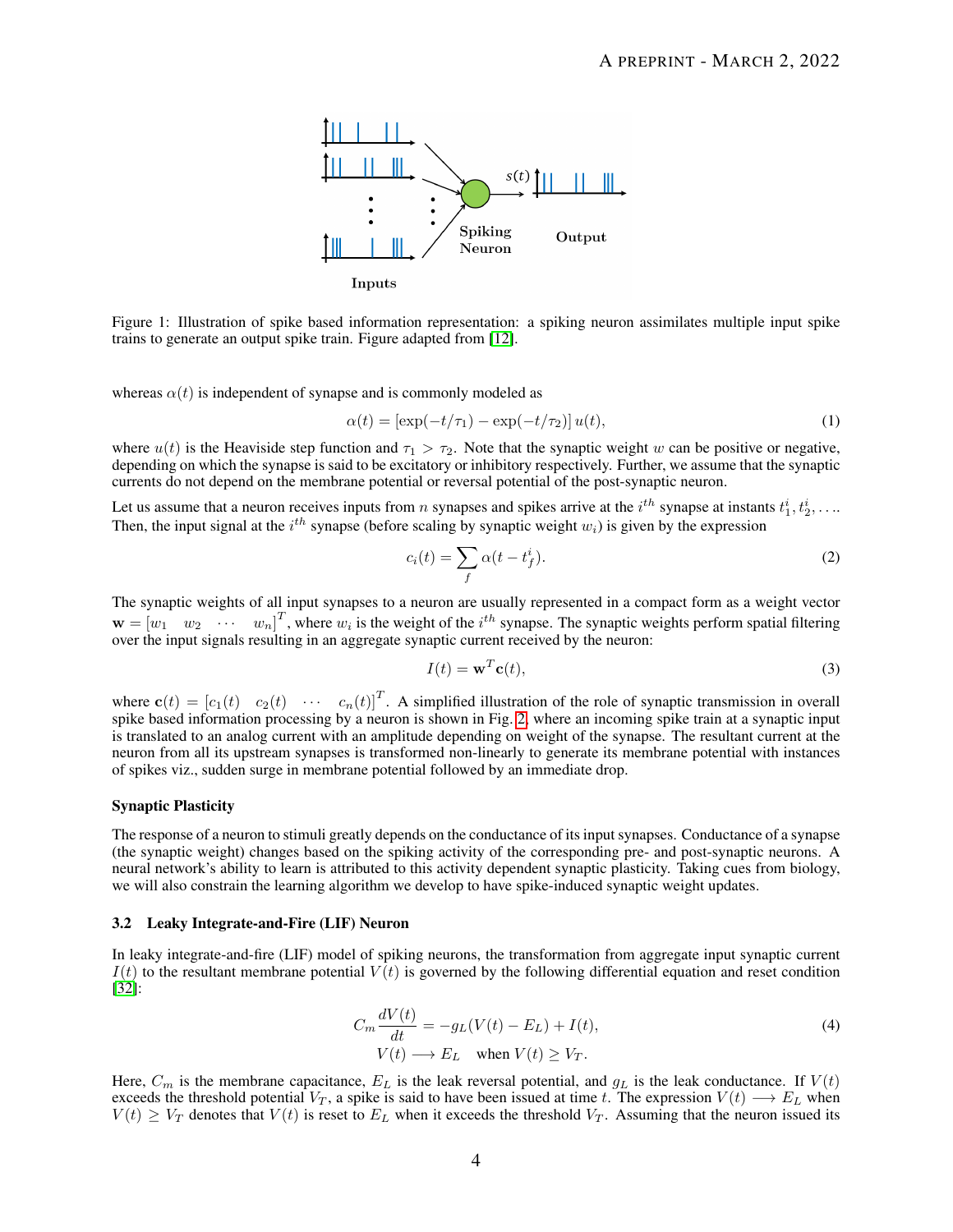<span id="page-4-0"></span>

Figure 2: Illustration of a simplified synaptic transmission and neuronal integration model: [\(a\)](#page-4-0) exemplary spikes (stimulus) arriving at a synapse, [\(b\)](#page-4-0) the resultant current being fed to the neuron through the synapse and [\(c\)](#page-4-0) the resultant membrane potential of the post-synaptic neuron.

latest spike at time  $t_l$ , Eq. [\(4\)](#page-3-1) can be solved for any time instant  $t > t_l$ , until the issue of the next spike, with the initial condition  $V(t_l) = E_L$  as

$$
V(t) = E_L + (I(t)u(t - t_l)) * h(t)
$$
  
\n
$$
V(t) \longrightarrow E_L \quad \text{when } V(t) \ge V_T,
$$
\n(5)

where '∗' denotes linear convolution and

<span id="page-4-1"></span>
$$
h(t) = \frac{1}{C_m} \exp(-t/\tau_L) u(t),\tag{6}
$$

with  $\tau_L = C_m/g_L$  is the neuron's leakage time constant. Note from Eq. [\(5\)](#page-4-1) that the aggregate synaptic current  $I(t)$ obtained by spatial filtering of all the input signals is first gated with a unit step located at  $t = t<sub>l</sub>$  and then fed to a leaky integrator with impulse response  $h(t)$ , which performs temporal filtering. So the LIF neuron acts as a non-linear spatio-temporal filter and the non-linearity is a result of the reset at every spike.

Using Eq. [\(3\)](#page-3-2) and [\(5\)](#page-4-1) the membrane potential can be represented in a compact form as

<span id="page-4-2"></span>
$$
V(t) = E_L + \mathbf{w}^T \mathbf{d}(t),\tag{7}
$$

where  $\mathbf{d}(t) = \begin{bmatrix} d_1(t) & d_2(t) & \cdots & d_n(t) \end{bmatrix}^T$  and

$$
d_i(t) = (c_i(t)u(t - t_l)) * h(t).
$$
\n(8)

From Eq. [\(7\)](#page-4-2), it is evident that  $\mathbf{d}(t)$  carries all the information about the input necessary to determine the membrane potential. It should be noted that  $\mathbf{d}(t)$  depends on weight vector w, since  $d_i(t)$  for each i depends on the last spiking instant  $t_l$ , which in turn is dependent on the weight vector w.

The neuron is said to have spiked only when the membrane potential  $V(t)$  reaches the threshold  $V_T$ . Hence, minor changes in the weight vector w may eliminate an already existing spike or introduce new spikes. Thus, spike arrival time  $t_l$  is a discontinuous function of w. Therefore, Eq. [\(7\)](#page-4-2) implies that  $V(t)$  is also discontinuous in weight space.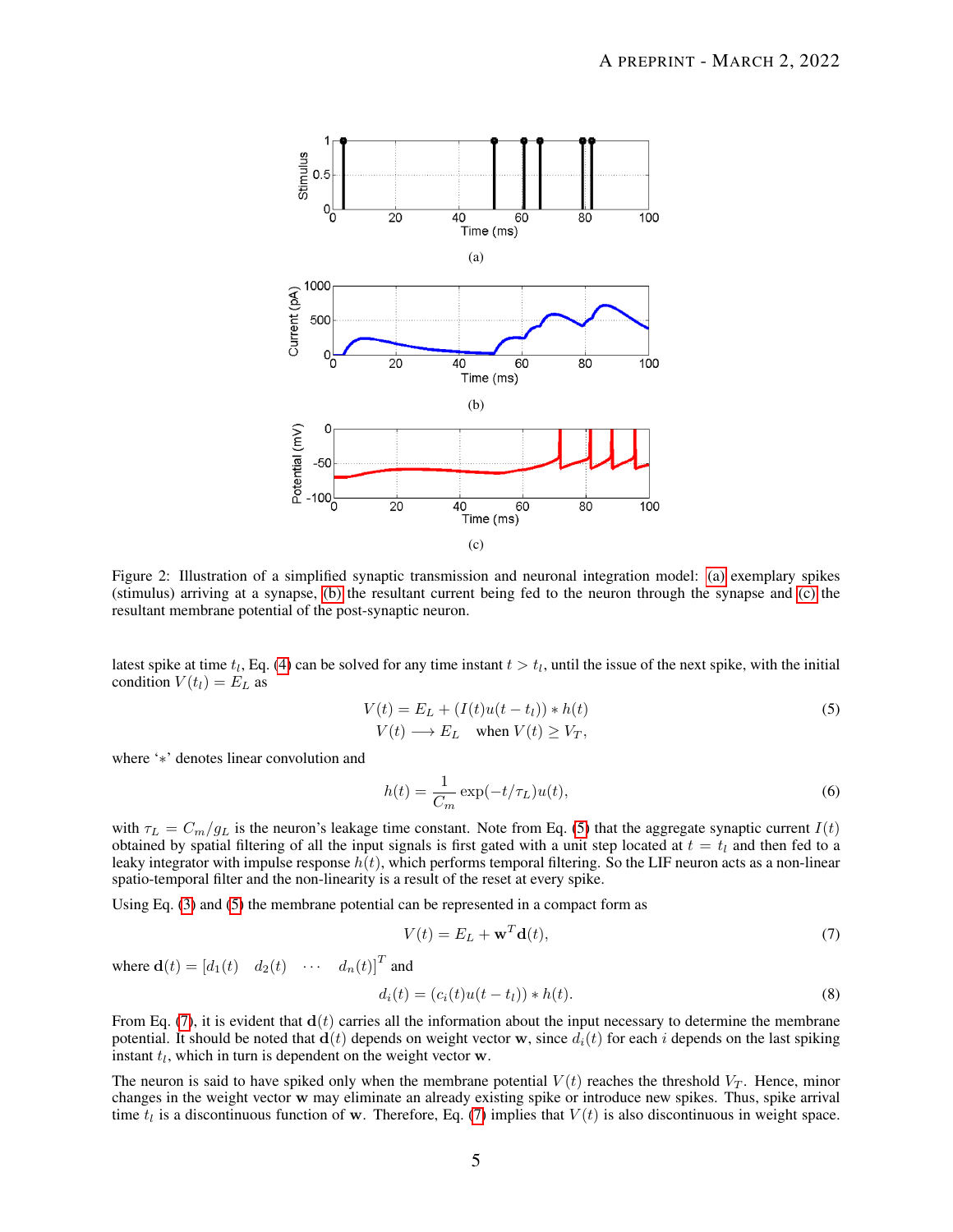Supervised learning problem for SNNs is generally framed as an optimization problem with the cost function described in terms of the spike arrival time or membrane potential. However, the discontinuity of spike arrival time as well as  $V(t)$  in weight space renders the cost function discontinuous and hence the optimization problem non-convex. Commonly used steepest descent methods can not be applied to solve such non-convex optimization problems. In this paper, we extend the optimization method named *Normalized Approximate Descent*, introduced in [\[12\]](#page-17-11) for single layer SNNs to multi-layer SNNs.

#### 3.3 Refractory Period

After issuing a spike, biological neurons can not immediately issue another spike for a short period of time. This short duration of inactivity is called the absolute refractory period ( $\Delta_{abs}$ ). This aspect of spiking neurons has been omitted in the above discussion for simplicity, but can be easily incorporated in our model by replacing  $t_l$  with  $(t_l + \Delta_{abs})$  in the equations above.

Armed with a compact representation of membrane potential in Eq. [\(7\)](#page-4-2), we are now set to derive a synaptic weight update rule to accomplish supervised learning with spiking neurons.

## <span id="page-5-0"></span>4 Supervised Learning using Feedforward SNNs

<span id="page-5-1"></span>Supervised learning is the process of obtaining an approximate model of an unknown system based on available training data, where the training data comprises of a set of inputs to the system and corresponding outputs. The learned model should not only fit to the training data well but should also generalize well to unseen samples from the same input distribution. The first requirement viz. to obtain a model so that it best fits the given training data is called training problem. Next we discuss the training problem in spike domain, solving which is a stepping stone towards solving the more constrained supervised learning problem.



Figure 3: Spike domain training problem: Given a set of n input spike trains fed to the SNN through its n inputs, determine the weights of synaptic connections constituting the SNN so that the observed output spike train is as close as possible to the given desired spike train.

#### 4.1 Training Problem

A canonical training problem for a spiking neural network is illustrated in Fig. [3.](#page-5-1) There are  $n$  inputs to the network such that  $s_{in,i}(t)$  is the spike train fed at the  $i^{th}$  input. Let the desired output spike train corresponding to this set of input spike trains be given in the form of an impulse train as

$$
s_d(t) = \sum_{i=1}^{f} \delta(t - t_d^i).
$$
 (9)

Here,  $\delta(t)$  is the Dirac delta function and  $t_d^1$ ,  $t_d^2$ , ...,  $t_d^f$  are the desired spike arrival instants over a duration T, also called an epoch. The aim is to determine the weights of the synaptic connections constituting the SNN so that its output  $s_o(t)$  in response to the given input is as close as possible to the desired spike train  $s_d(t)$ .

NormAD based iterative synaptic weight adaptation rule was proposed in [\[12\]](#page-17-11) for training single layer feedforward SNNs. However, there are many systems which can not be modeled by any possible configuration of single layer SNN and necessarily require a multi-layer SNN. Hence, now we aim to obtain a supervised learning rule for multilayer spiking neural networks. The change in weights in a particular iteration of training can be based on the given set of input spike trains, desired output spike train and the corresponding observed output spike train. Also, the weight adaptation rule should be constrained to have spike induced weight updates for computational efficiency. For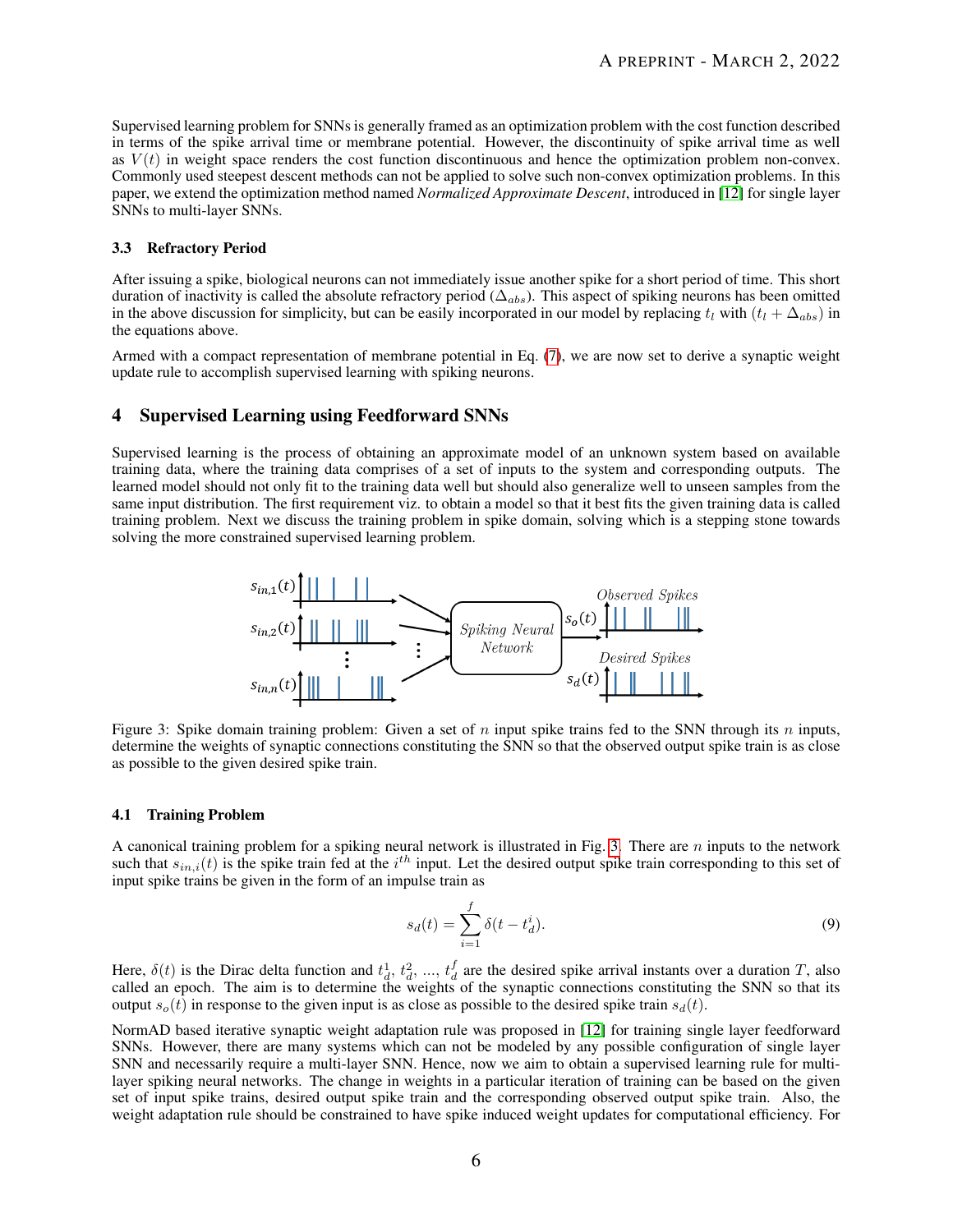simplicity, we will first derive the weight adaptation rule for training a feedforward SNN with one hidden layer and then state the general weight adaptation rule for feedforward SNN with an arbitrary number of layers.

Imaginary Buffer Line

#### Performance Metric

Training performance can be assessed by the correlation between desired and observed outputs. It can be quantified in terms of the cross-correlation between low-pass filtered versions of the two spike trains. The correlation metric which was introduced in [\[33\]](#page-18-9) and is commonly used in characterizing the spike based learning efficiency [\[12,](#page-17-11) [34\]](#page-18-10) is defined as

$$
C = \frac{\langle L(s_d(t)), L(s_o(t)) \rangle}{\|L(s_d(t))\| \cdot \|L(s_o(t))\|}. \tag{10}
$$

Here,  $L(s(t))$  is the low-pass filtered spike train  $s(t)$  obtained by convolving it with a one-sided falling exponential i.e.,

$$
L(s(t)) = s(t) * (\exp(-t/\tau_{LP})u(t)),
$$

<span id="page-6-0"></span>with  $\tau_{LP} = 5$  ms.



Figure 4: Feedforward SNN with one hidden layer ( $n \to m \to 1$ ) also known as 2-layer feedforward SNN.

#### 4.2 Feedforward SNN with One Hidden Layer

A fully connected feedforward SNN with one hidden layer is shown in Fig. [4.](#page-6-0) It has  $n$  neurons in the input layer,  $m$  neurons in the hidden layer and 1 in the output layer. It is also called a 2-layer feedforward SNN, since the neurons in input layer provide spike based encoding of sensory inputs and do not actually implement the neuronal dynamics. We denote this network as a  $n \to m \to 1$  feedforward SNN. This basic framework can be extended to the case where there are multiple neurons in the output layer or the case where there are multiple hidden layers. The weight of the synapse from the  $j<sup>th</sup>$  neuron in the input layer to the  $i<sup>th</sup>$  neuron in the hidden layer is denoted by  $w_{h,ij}$  and that of the synapse from the  $i^{th}$  neuron in the hidden layer to the neuron in output layer is denoted by  $w_{o,i}$ . All input synapses to the  $i^{th}$  neuron in the hidden layer can be represented compactly as an *n*-dimensional vector  $w_{h,i} = [w_{h,i1} \quad w_{h,i2} \quad \cdots \quad w_{h,in}]^T$ . Similarly input synapses to the output neuron are represented as an *m*-dimensional vector  $\mathbf{w}_o = \begin{bmatrix} w_{o,1} & w_{o,2} & \cdots & w_{o,m} \end{bmatrix}^T$ .

Let  $s_{in,j}(t)$  denote the spike train fed by the  $j^{th}$  neuron in input layer to neurons in hidden layer. Hence, from Eq. [\(2\)](#page-3-3), the signal fed to the neurons in the hidden layer from the  $j^{th}$  input (before scaling by synaptic weight)  $c_{h,j}(t)$  is given as

$$
c_{h,j}(t) = s_{in,j}(t) * \alpha(t). \qquad (11)
$$

Assuming  $t_{h,i}^{last}$  as the latest spiking instant of the  $i^{th}$  neuron in the hidden layer, define  $\mathbf{d}_{h,i}(t)$  as

$$
\mathbf{d}_{h,i}\left(t\right) = \left(\mathbf{c}_h\left(t\right)u\left(t - t_{h,i}^{last}\right)\right) * h\left(t\right),\tag{12}
$$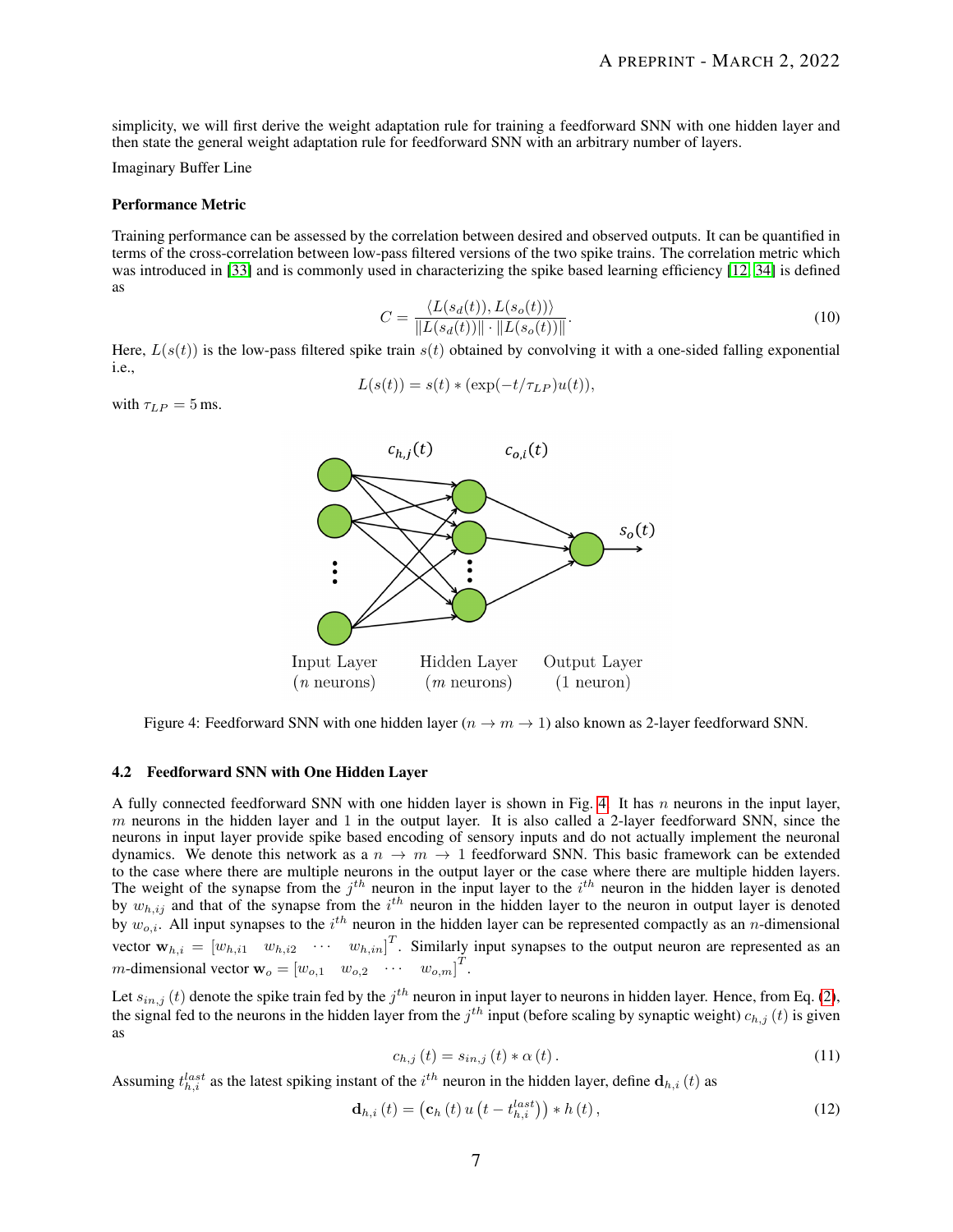where  $\mathbf{c}_h(t) = \begin{bmatrix} c_{h,1} & c_{h,2} & \cdots & c_{h,n} \end{bmatrix}^T$ . From Eq. [\(7\)](#page-4-2), membrane potential of the  $i^{th}$  neuron in hidden layer is given as

$$
V_{h,i}(t) = E_L + \mathbf{w}_{h,i}^T \mathbf{d}_{h,i}(t).
$$
\n(13)

Accordingly, let  $s_{h,i}(t)$  be the spike train produced at the  $i^{th}$  neuron in the hidden layer. The corresponding signal fed to the output neuron is given as

<span id="page-7-3"></span>
$$
c_{o,i}(t) = s_{h,i}(t) * \alpha(t). \tag{14}
$$

Defining  $\mathbf{c}_o(t) = \begin{bmatrix} c_{o,1} & c_{o,2} & \cdots & c_{o,m} \end{bmatrix}^T$  and denoting the latest spiking instant of the output neuron by  $t_o^{last}$  we can define

$$
\mathbf{d}_{o}\left(t\right) = \left(\mathbf{c}_{o}\left(t\right)u\left(t - t_{o}^{last}\right)\right) * h\left(t\right). \tag{15}
$$

Hence, from Eq. [\(7\)](#page-4-2), the membrane potential of the output neuron is given as

$$
V_o(t) = E_L + \mathbf{w}_o^T \mathbf{d}_o(t)
$$
 (16)

and the corresponding output spike train is denoted  $s_o(t)$ .

#### 4.3 Mathematical Formulation of the Training Problem

To solve the training problem employing an  $n \to m \to 1$  feedforward SNN, effectively we need to determine synaptic weights  $W_h = [\mathbf{w}_{h,1} \quad \mathbf{w}_{h,2} \quad \cdots \quad \mathbf{w}_{h,m}]^T$  and  $\mathbf{w}_o$  constituting its synaptic connections, so that the output spike train  $s_o(t)$  is as close as possible to the desired spike train  $s_d(t)$  when the SNN is excited with the given set of input spike trains  $s_{in,i}(t)$ ,  $i \in \{1, 2, ..., n\}$ . Let  $V_d(t)$  be the corresponding ideally desired membrane potential of the output neuron, such that the respective output spike train is  $s_d(t)$ . Also, for a particular configuration  $W_h$  and  $\mathbf{w}_o$  of synaptic weights of the SNN, let  $V<sub>o</sub>(t)$  be the observed membrane potential of the output neuron in response to the given input and  $s_o(t)$  be the respective output spike train. We define the cost function for training as

$$
J(W_h, \mathbf{w}_o) = \frac{1}{2} \int_0^T (\Delta V_{d,o}(t))^2 |e(t)| dt,
$$
\n(17)

where

$$
\Delta V_{d,o}(t) = V_d(t) - V_o(t) \tag{18}
$$

and

<span id="page-7-2"></span>
$$
e(t) = s_d(t) - s_o(t). \t\t(19)
$$

That is, the cost function is determined by the difference  $\Delta V_{d,o}(t)$ , only at the instants in time where there is a discrepancy between the desired and observed spike trains of the output neuron. Thus, the training problem can be expressed as following optimization problem:

<span id="page-7-1"></span>
$$
\begin{array}{ll}\n\min & J\left(W_h, \mathbf{w}_o\right) \\
\text{s.t.} & W_h \in \mathbb{R}^{m \times n}, \mathbf{w}_o \in \mathbb{R}^m\n\end{array} \tag{20}
$$

Note that the optimization with respect to  $w<sub>o</sub>$  is same as training a single layer SNN, provided the spike trains from neurons in the hidden layer are known. In addition, we need to derive the weight adaptation rule for synapses feeding the hidden layer viz., the weight matrix  $W<sub>h</sub>$ , such that spikes in the hidden layer are most suitable to generate the desired spikes at the output. The cost function is dependent on the membrane potential  $V<sub>o</sub>(t)$ , which is discontinuous with respect to  $w<sub>o</sub>$  as well as  $W<sub>h</sub>$ . Hence the optimization problem [\(20\)](#page-7-1) is non-convex and susceptible to local minima when solved with steepest descent algorithm.

## <span id="page-7-0"></span>5 NormAD based Spatio-Temporal Error Backpropagation

In this section we apply Normalized Approximate Descent to the optimization problem [\(20\)](#page-7-1) to derive a spike domain analogue of error backpropagation. First we derive the training algorithm for SNNs with single hidden layer, and then we provide its generalized form to train feedforward SNNs with arbitrary number of hidden layers.

#### 5.1 NormAD – Normalized Approximate Descent

Following the approach introduced in [\[12\]](#page-17-11), we use three steps viz., (i) Stochastic Gradient Descent, (ii) Normalization and (iii) Gradient Approximation, as elaborated below to solve the optimization problem [\(20\)](#page-7-1).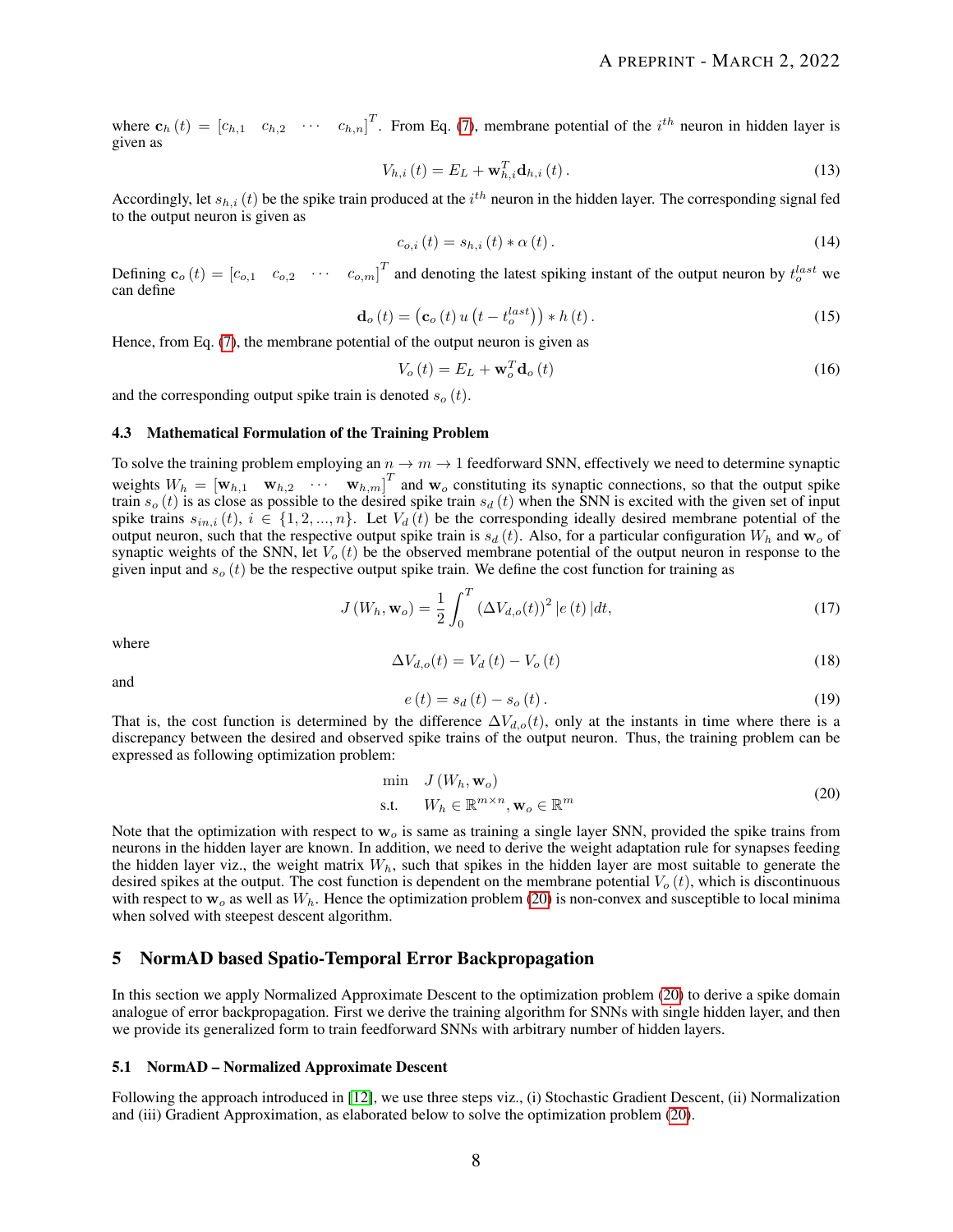#### 5.1.1 Stochastic Gradient Descent

Instead of trying to minimize the aggregate cost over the epoch, we try to minimize the instantaneous contribution to the cost at each instant t for which  $e(t) \neq 0$ , independent of that at any other instant and expect that it minimizes the total cost  $J(W_h, w_o)$ . The instantaneous contribution to the cost at time t is denoted as  $J(W_h, w_o, t)$  and is obtained by restricting the limits of integral in Eq.  $(17)$  to an infinitesimally small interval around time t:

$$
J\left(W_h, \mathbf{w}_o, t\right) = \begin{cases} \frac{1}{2} \left(\Delta V_{d,o}(t)\right)^2 & e\left(t\right) \neq 0\\ 0 & \text{otherwise.} \end{cases}
$$
(21)

Thus, using stochastic gradient descent, the prescribed change in any weight vector  $w$  at time  $t$  is given as:

$$
\Delta \mathbf{w}(t) = \begin{cases} -k(t) \cdot \nabla_{\mathbf{w}} J\left(W_h, \mathbf{w}_o, t\right) & e\left(t\right) \neq 0\\ 0 & \text{otherwise.} \end{cases}
$$

Here  $k(t)$  is a time dependent learning rate. The change aggregated over the epoch is, therefore

$$
\Delta \mathbf{w} = \int_{t=0}^{T} -k(t) \cdot \nabla_{\mathbf{w}} J(W_h, \mathbf{w}_o, t) \cdot |e(t)| dt
$$
  
= 
$$
\int_{t=0}^{T} k(t) \cdot \Delta V_{d,o}(t) \cdot \nabla_{\mathbf{w}} V_o(t) \cdot |e(t)| dt.
$$
 (22)

Minimizing the instantaneous cost only for time instants when  $e(t) \neq 0$  also renders the weight updates spike-induced i.e., it is non-zero only when there is either an observed or a desired spike in the output neuron.

#### 5.1.2 Normalization

Observe that in Eq. [\(22\)](#page-8-0), the gradient of membrane potential  $\nabla_{\mathbf{w}}V_o(t)$  is scaled with the error term  $\Delta V_{d,o}(t)$ , which serves two purposes. First, it determines the sign of the weight update at time  $t$  and second, it gives more importance to weight updates corresponding to the instants with higher magnitude of error. But  $V_d(t)$  and hence error  $\Delta V_{d,o}(t)$  is not known. Also, dependence of the error on  $w_{h,i}$  is non-linear, so we eliminate the error term  $\Delta V_{d,o}(t)$  for neurons in hidden layer by choosing  $k(t)$  such that

<span id="page-8-4"></span><span id="page-8-3"></span><span id="page-8-0"></span>
$$
|k(t) \cdot \Delta V_{d,o}(t)| = r_h,\tag{23}
$$

where  $r_h$  is a constant. From Eq. [\(22\)](#page-8-0), we obtain the weight update for the  $i^{th}$  neuron in the hidden layer as

$$
\Delta \mathbf{w}_{h,i} = r_h \int_{t=0}^{T} \nabla_{\mathbf{w}_{h,i}} V_o(t) e(t) dt,
$$
\n(24)

since sgn  $(\Delta V_{d,o}(t))$  = sgn  $(e(t))$ . For the output neuron, we eliminate the error term by choosing k (t) such that

$$
||k(t) \cdot \Delta V_{d,o}(t) \cdot \nabla_{\mathbf{w}_o} V_o(t)|| = r_o,
$$

where  $r_o$  is a constant. From Eq. [\(22\)](#page-8-0), we get the weight update for the output neuron as

$$
\Delta \mathbf{w}_o = r_o \int_{t=0}^{T} \frac{\nabla_{\mathbf{w}_o} V_o(t)}{\|\nabla_{\mathbf{w}_o} V_o(t)\|} e(t) dt.
$$
\n(25)

Now, we proceed to determine the gradients  $\nabla_{\mathbf{w}_{h,i}}V_o(t)$  and  $\nabla_{\mathbf{w}_o}V_o(t)$ .

#### 5.1.3 Gradient Approximation

We use an approximation of  $V_o(t)$  which is affine in  $w_o$  and given as

<span id="page-8-2"></span><span id="page-8-1"></span>
$$
\hat{\mathbf{d}}_{o}(t) = \mathbf{c}_{o}(t) * \hat{h}(t)
$$
\n(26)

$$
\Rightarrow V_o(t) \approx \hat{V}_o(t) = E_L + \mathbf{w}_o^T \hat{\mathbf{d}}_o(t), \qquad (27)
$$

where  $\hat{h}(t) = (1/c_m) \exp(-t/\tau_L') u(t)$  with  $\tau_L' \leq \tau_L$ . Here,  $\tau_L'$  is a hyper-parameter of learning rule that needs to be determined empirically. Similarly  $V_{h,i}(t)$  can be approximated as

<span id="page-8-5"></span>
$$
\mathbf{d}_{h}\left(t\right) = \mathbf{c}_{h}\left(t\right) * h\left(t\right) \tag{28}
$$

$$
\Rightarrow V_{h,i}(t) \approx \widehat{V}_{h,i}(t) = E_L + \mathbf{w}_{h,i}^T \widehat{\mathbf{d}}_h(t).
$$
\n(29)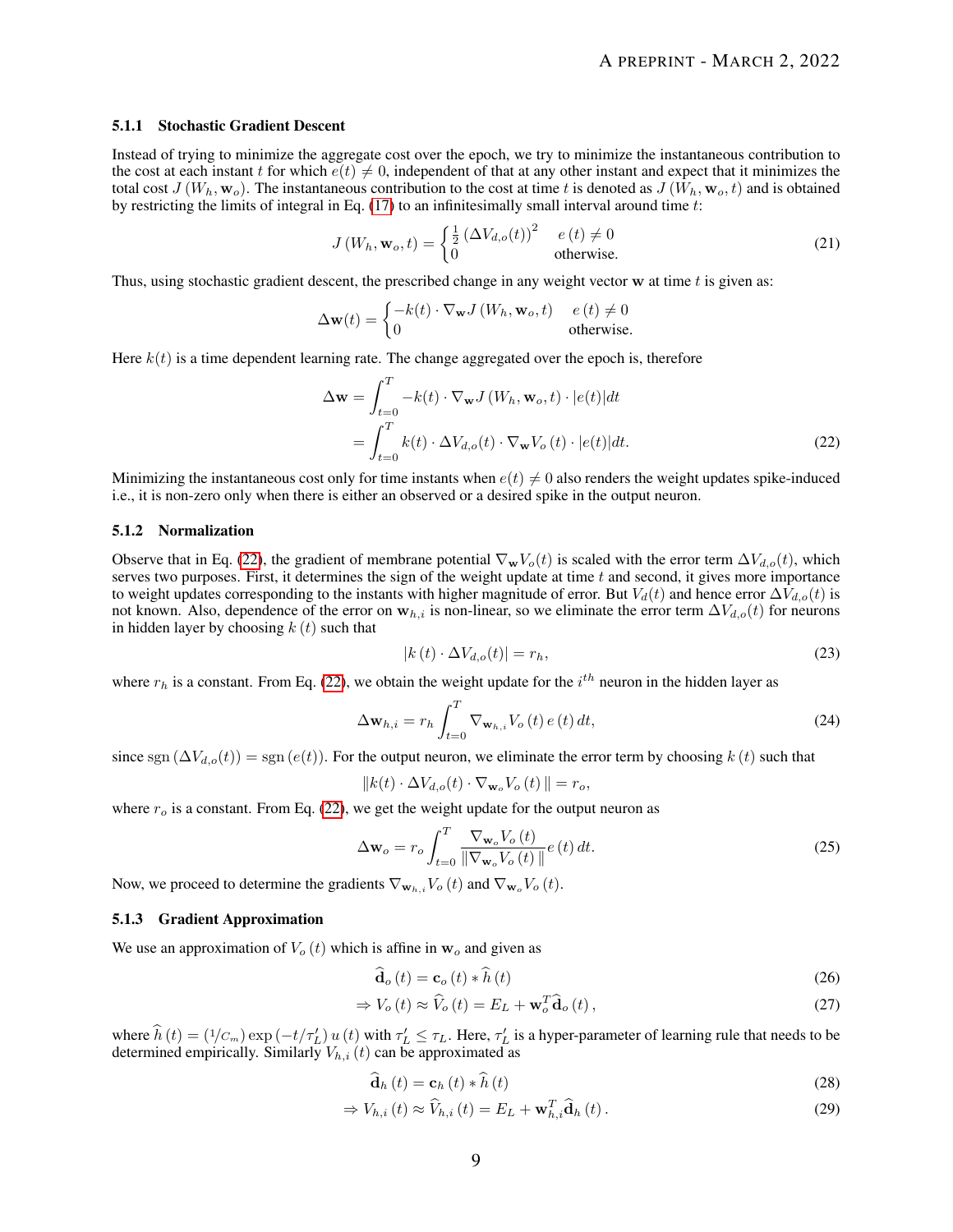Note that  $\hat{V}_{h,i}(t)$  and  $\hat{V}_{o}(t)$  are linear in weight vectors  $w_{h,i}$  and  $w_{o}$  respectively of corresponding input synapses. From Eq. [\(27\)](#page-8-1), we approximate  $\nabla_{\mathbf{w}_o} V_o(t)$  as

<span id="page-9-2"></span><span id="page-9-1"></span>
$$
\nabla_{\mathbf{w}_o} V_o(t) \approx \nabla_{\mathbf{w}_o} \hat{V}_o(t)
$$
  
=  $\hat{\mathbf{d}}_o(t)$ . (30)

Similarly  $\nabla_{\mathbf{w}_{h,i}}V_o(t)$  can be approximated as

$$
\nabla_{\mathbf{w}_{h,i}} V_o(t) \approx \nabla_{\mathbf{w}_{h,i}} \hat{V}_o(t)
$$
  
=  $w_{o,i} \left( \nabla_{\mathbf{w}_{h,i}} \hat{d}_{o,i}(t) \right),$  (31)

since only  $\hat{d}_{o,i}$  (t) depends on  $w_{h,i}$ . Thus, from Eq. [\(26\)](#page-8-2), we get

<span id="page-9-0"></span>
$$
\nabla_{\mathbf{w}_{h,i}} V_o(t) \approx w_{o,i} \left( \nabla_{\mathbf{w}_{h,i}} c_{o,i}(t) * \widehat{h}(t) \right).
$$
 (32)

We know that  $c_{o,i}(t) = \sum_s \alpha \left( t - t_{h,i}^s \right)$ , where  $t_{h,i}^s$  denotes the  $s^{th}$  spiking instant of  $i^{th}$  neuron in the hidden layer. Using the chain rule of differentiation, we get

$$
\nabla_{\mathbf{w}_{h,i}} c_{o,i}(t) \approx \left( \sum_{s} \delta \left( t - t_{h,i}^{s} \right) \frac{\widehat{\mathbf{d}}_{h} \left( t_{h,i}^{s} \right)}{V'_{h,i} \left( t_{h,i}^{s} \right)} \right) * \alpha' \left( t \right).
$$
\n(33)

Refer to the appendix [A](#page-15-0) for a detalied derivation of Eq. [\(33\)](#page-9-0). Using Eq. [\(32\)](#page-9-1) and [\(33\)](#page-9-0), we obtain an approximation to  $\nabla_{\mathbf{w}_h} V_o(t)$  as

$$
\nabla_{\mathbf{w}_{h,i}} V_o(t) \approx w_{o,i} \cdot \left( \sum_s \delta \left( t - t_{h,i}^s \right) \frac{\widehat{\mathbf{d}}_h \left( t_{h,i}^s \right)}{V'_{h,i} \left( t_{h,i}^s \right)} \right) * \left( \alpha' \left( t \right) * \widehat{h} \left( t \right) \right). \tag{34}
$$

Note that the key enabling idea in the derivation of the above learning rule is the use of the inverse of the time rate of change of the neuronal membrane potential to capture the dependency of its spike time on its membrane potential, as shown in the appendix [A](#page-15-0) in detail.

#### 5.2 Spatio-Temporal Error Backpropagation

Incorporating the approximation from Eq. [\(30\)](#page-9-2) into Eq. [\(25\)](#page-8-3), we get the weight adaptation rule for  $w_0$  as

<span id="page-9-6"></span><span id="page-9-5"></span><span id="page-9-3"></span>
$$
\Delta \mathbf{w}_o = r_o \int_0^T \frac{\widehat{\mathbf{d}}_o(t)}{\|\widehat{\mathbf{d}}_o(t)\|} e(t) dt.
$$
\n(35)

Similarly incorporating the approximation made in Eq. [\(34\)](#page-9-3) into Eq. [\(24\)](#page-8-4), we obtain the weight adaptation rule for  $\mathbf{w}_{h,i}$  as

$$
\Delta \mathbf{w}_{h,i} = r_h \cdot w_{o,i} \cdot \int_{t=0}^T \left( \left( \sum_s \delta \left( t - t_{h,i}^s \right) \frac{\widehat{\mathbf{d}}_h \left( t_{h,i}^s \right)}{V'_{h,i} \left( t_{h,i}^s \right)} \right) * \alpha' \left( t \right) * \widehat{h} \left( t \right) \right) e \left( t \right) dt. \tag{36}
$$

Thus the adaptation rule for the weight matrix  $W<sub>h</sub>$  is given as

$$
\Delta W_h = r_h \cdot \int_{t=0}^T \left( \left( U_h(t) \mathbf{w}_o \widehat{\mathbf{d}}_h^T(t) \right) \ast \alpha'(t) \ast \widehat{h}(t) \right) e(t) dt, \tag{37}
$$

where  $U_h(t)$  is a  $m \times m$  diagonal matrix with  $i^{th}$  diagonal entry given as

<span id="page-9-4"></span>
$$
u_{h,ii}(t) = \frac{\sum_{s} \delta(t - t_{h,i}^{s})}{V'_{h,i}(t)}.
$$
\n(38)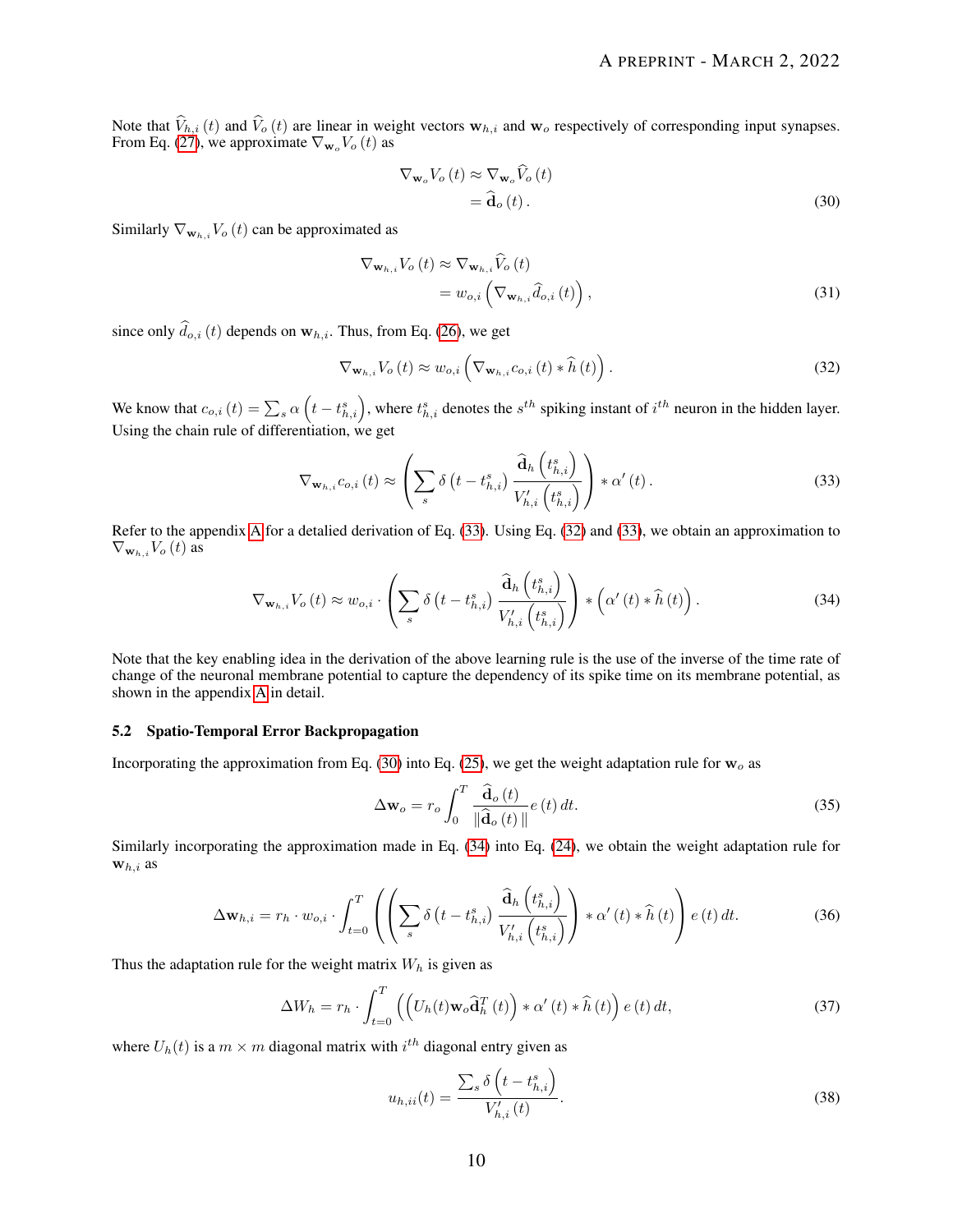Note that Eq. [\(37\)](#page-9-4) requires  $\mathcal{O}(mn)$  convolutions to compute  $\Delta W_h$ . Using the identity (derived in appendix [B\)](#page-16-0)

$$
\int_{t} (x(t) * y(t)) z(t) dt = \int_{t} (z(t) * y(-t)) x(t) dt,
$$
\n(39)

equation [\(37\)](#page-9-4) can be equivalently written in following form, which lends itself to a more efficient implementation involving only  $\mathcal{O}(1)$  convolutions.

$$
\Delta W_h = r_h \cdot \int_{t=0}^T \left( e(t) * \alpha'(-t) * \widehat{h}(-t) \right) U_h(t) \mathbf{w}_o \widehat{\mathbf{d}}_h^T(t) dt.
$$
 (40)

Rearranging the terms as follows brings forth the inherent process of *spatio-temporal backpropagation of error* happening during NormAD based training.

$$
\Delta W_h = r_h \cdot \int_{t=0}^T U_h(t) \left( (\mathbf{w}_o e(t)) \ast \alpha' (-t) \ast \widehat{h}(-t) \right) \widehat{\mathbf{d}}_h^T(t) dt.
$$
 (41)

Here spatial backpropagation is done through the weight vector  $w<sub>o</sub>$  as

$$
\mathbf{e}_h^{spat}(t) = \mathbf{w}_o e(t) \tag{42}
$$

and then temporal backpropagation by convolution with time reversed kernels  $\alpha'(t)$  and  $\hat{h}(t)$  and sampling with  $U_h(t)$ as

$$
\mathbf{e}_h^{temp}(t) = U_h(t) \left( \mathbf{e}_h^{spat}(t) * \alpha'(-t) * \widehat{h}(-t) \right). \tag{43}
$$

It will be more evident when we generalize it to SNNs with arbitrarily many hidden layers.

<span id="page-10-0"></span>From Eq. [\(36\)](#page-9-5), note that the weight update for synapses of a neuron in hidden layer depends on its own spiking activity thus suggesting the spike-induced nature of weight update. However, in case all the spikes of the hidden layer vanish in a particular training iteration, there will be no spiking activity in the output layer and as per Eq. [\(36\)](#page-9-5) the weight update  $\Delta w_{h,i} = 0$  for all subsequent iterations. To avoid this, regularization techniques such as constraining the average spike rate of neurons in the hidden layer to a certain range can be used, though it has not been used in the present work.



Figure 5: Fully connected feedforward SNN with L layers ( $N_0 \rightarrow N_1 \rightarrow N_2 \cdots N_{L-1} \rightarrow 1$ )

#### 5.2.1 Generalization to Deep SNNs

For the case of feedforward SNNs with two or more hidden layers, the weight update rule for output layer remains the same as in Eq. [\(35\)](#page-9-6). Here, we provide the general weight update rule for any particular hidden layer of an arbitrary fully connected feedforward SNN  $N_0 \to N_1 \to N_2 \cdots N_{L-1} \to 1$  with L layers as shown in Fig. [5.](#page-10-0) This can be obtained by the straight-forward extension of the derivation for the case with single hidden layer discussed above. For this discussion, the subscript *h* or *o* indicating the layer of the corresponding neuron in the previous discussion is replaced by the layer index to accommodate arbitrary number of layers. The iterative weight update rule for synapses connecting neurons in layer  $l - 1$  to neurons in layer l viz.,  $W_l$  ( $0 < l < L$ ) is given as follows:

<span id="page-10-1"></span>
$$
\Delta W_l = r_h \int_{t=0}^T \mathbf{e}_l^{temp}(t) \widehat{\mathbf{d}}_l^T(t) dt \quad \text{for } 0 < l < L,\tag{44}
$$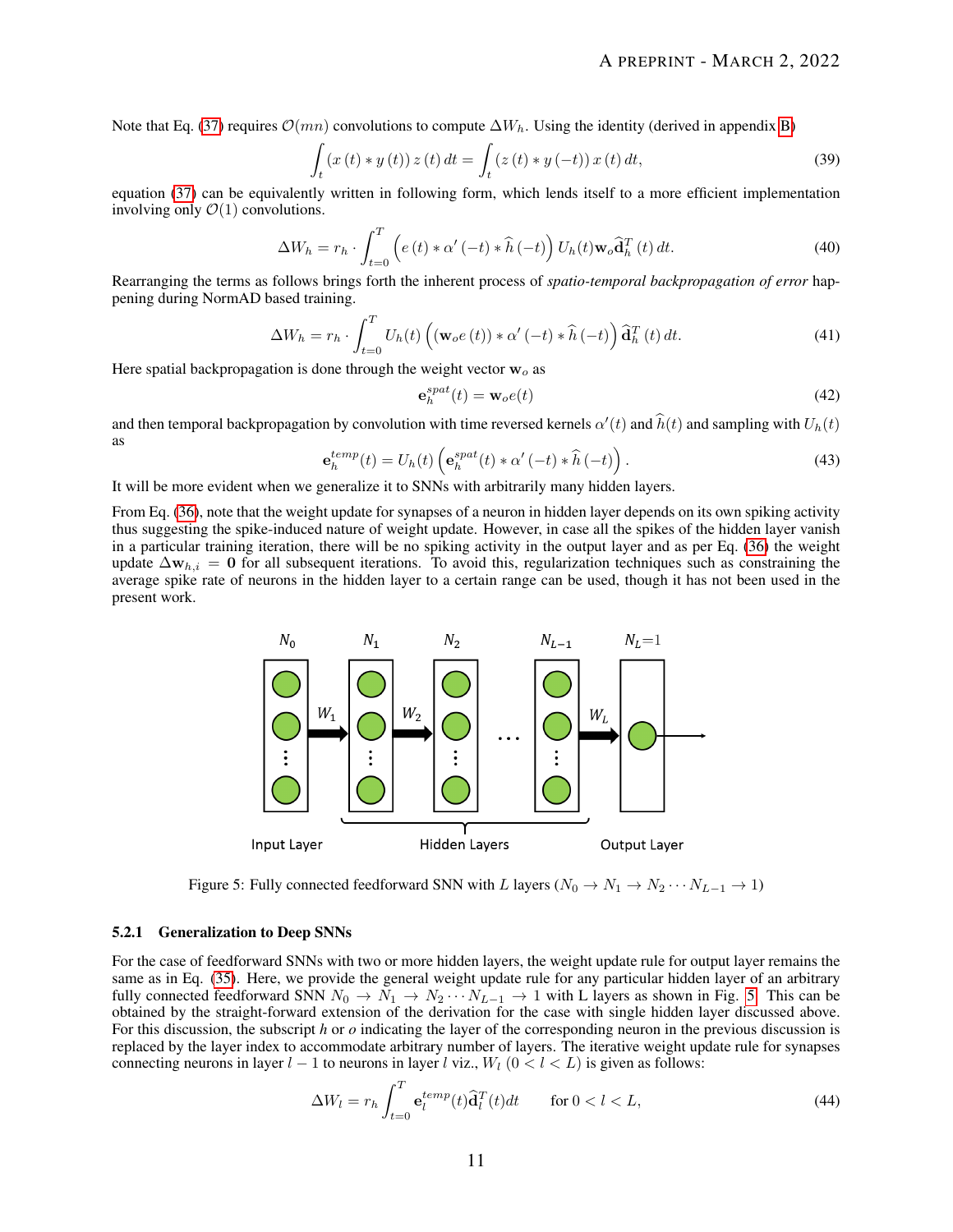<span id="page-11-1"></span>where

$$
\mathbf{e}_{l}^{temp}(t) = \begin{cases} U_{l}(t) \left( \mathbf{e}_{l}^{spat}(t) * \alpha' (-t) * \widehat{h} (-t) \right) & 1 < l < L \\ e(t) & l = L, \end{cases} \tag{45}
$$

performs *temporal backpropagation* following the *spatial backpropagation* as

$$
\mathbf{e}_{l}^{spat}(t) = W_{l+1}^{T} \mathbf{e}_{l+1}^{temp}(t) \qquad \text{for } l < l < L. \tag{46}
$$

Here  $U_l(t)$  is an  $N_l \times N_l$  diagonal matrix with  $n^{th}$  diagonal entry given as

<span id="page-11-2"></span>
$$
u_{l,nn}(t) = \frac{\sum_{s} \delta\left(t - t_{l,n}^{s}\right)}{V_{l,n}'(t)},
$$
\n
$$
(47)
$$

where  $V_{l,n}(t)$  is the membrane potential of  $n^{th}$  neuron in layer l and  $t_{l,n}^s$  is the time of its  $s^{th}$  spike. From Eq. [\(45\)](#page-11-1), note that temporal backpropagation through layer l requires  $\mathcal{O}(N_l)$  convolutions.

## <span id="page-11-0"></span>6 Numerical validation

In this section we validate the applicability of NormAD based spatio-temporal error backpropagation to the training of multi-layer SNNs. The algorithm comprises of Eq. [\(44\)](#page-10-1) - [\(47\)](#page-11-2).

#### 6.1 XOR Problem

<span id="page-11-3"></span>XOR problem is a prominent example of non-linear classification problems which can not be solved using the single layer neural network architecture and hence compulsorily require a multi-layer network. Here, we present how proposed NormAD based training was employed to solve a spike domain formulation of the XOR problem for a multilayer SNN. The XOR problem is similar to the one used in [\[13\]](#page-17-12) and represented by Table [1.](#page-11-3) There are 3 input neurons and 4 different input spike patterns given in the 4 rows of the table, where temporal encoding is used to represent logical 0 and 1. The numbers in the table represent the arrival time of spikes at the corresponding neurons. The bias input neuron always spikes at  $t = 0$  ms. The other two inputs can have two types of spiking activity viz., presence or absence of a spike at  $t = 6$  ms, representing logical 1 and 0 respectively. The desired output is coded such that an early spike (at  $t = 10$  ms) represents a logical 1 and a late spike (at  $t = 16$  ms) represents a logical 0.

| Input spike time (ms) |                 |   |                           |
|-----------------------|-----------------|---|---------------------------|
| <b>Bias</b>           | Input 1 Input 2 |   | Output<br>spike time (ms) |
|                       |                 |   | 16                        |
|                       |                 | 6 | 10                        |
|                       | 6               |   | 10                        |
|                       |                 |   | 16                        |

Table 1: XOR Problem set-up from [\[13\]](#page-17-12), which uses arrival time of spike to encode logical 0 and 1.

In the network reported in [\[13\]](#page-17-12), the three input neurons had 16 synapses with axonal delays of  $0, 1, 2, ..., 15$  ms respectively. Instead of having multiple synapses we use a set of 18 different input neurons for each of the three inputs such that when the first neuron of the set spikes, second one spikes after 1 ms, third one after another 1 ms and so on. Thus, there are 54 input neurons comprising of three sets with 18 neurons in each set. So, a  $54 \rightarrow 54 \rightarrow 1$  feedforward SNN is trained to perform the XOR operation in our implementation. Input spike rasters corresponding to the 4 input patterns are shown in Fig. [6](#page-12-0) (left).

Weights of synapses from the input layer to the hidden layer were initialized randomly using Gaussian distribution, with  $80\%$  of the synapses having positive mean weight (excitatory) and rest  $20\%$  of the synapses having negative mean weight (inhibitory). The network was trained using NormAD based spatio-temporal error backpropagation. Figure [6](#page-12-0) plots the output spike raster (on right) corresponding to each of the four input patterns (on left), for an exemplary initialization of the weights from the input to the hidden layer. As can be seen, convergence was achieved in less than 120 training iterations in this experiment.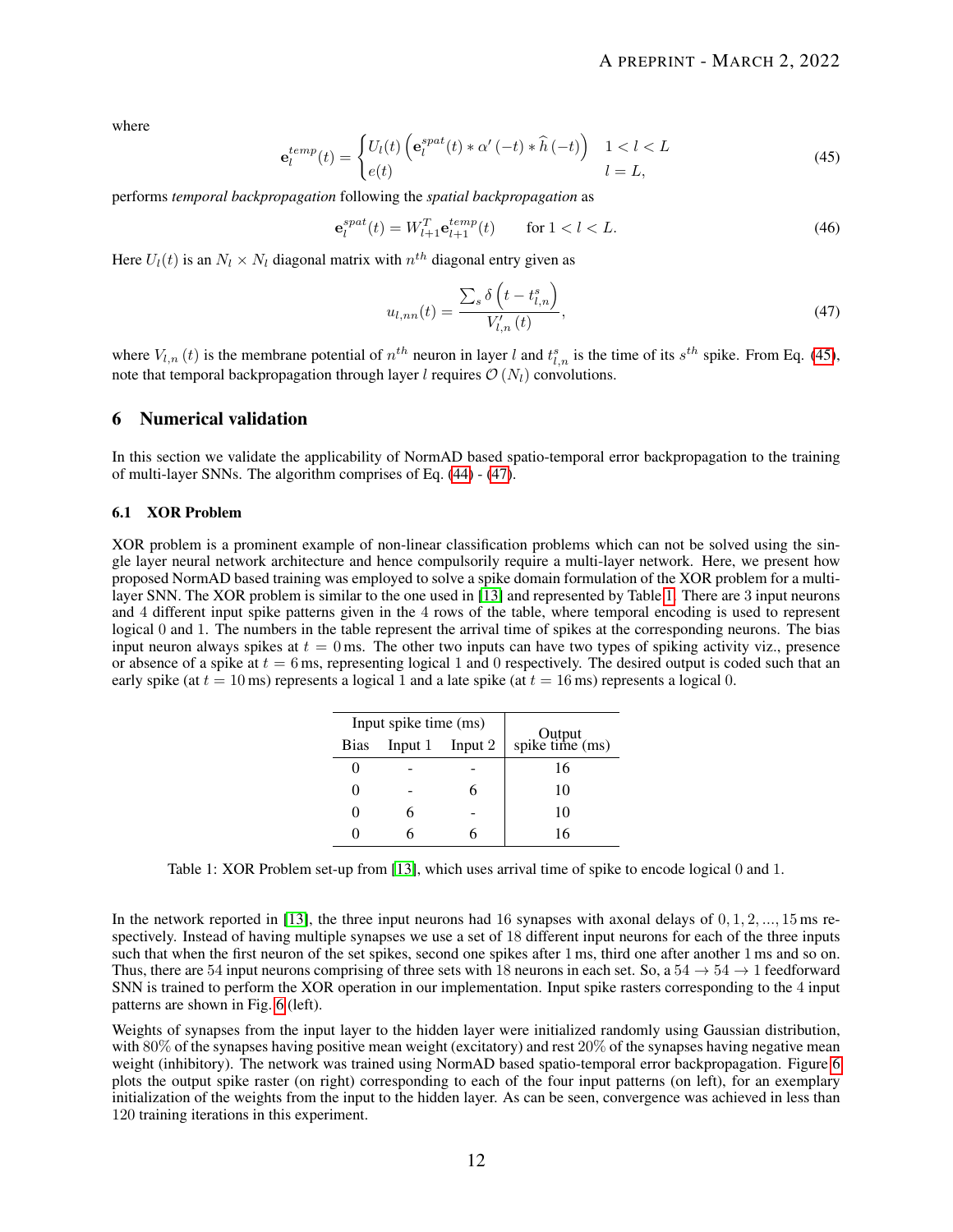<span id="page-12-0"></span>

Figure 6: XOR problem: Input spike raster (left) and corresponding output spike raster (right - blue dots) obtained during NormAD based training of a  $54 \rightarrow 54 \rightarrow 1$  SNN with vertical red lines marking the position of desired spikes. The output spike raster is plotted for one in every 5 training iterations for clarity.

The necessity of a multi-layer SNN for solving an XOR problem is well known, but to demonstrate the effectiveness of NormAD based training to hidden layers as well, we conducted two experiments. For 100 independent random initializations of the synaptic weights to the hidden layer, the SNN was trained with (i) non-plastic hidden layer, and (ii) plastic hidden layer. The output layer was trained using Eq. [\(35\)](#page-9-6) in both the experiments. Figures [7a](#page-13-0) and [7b](#page-13-0) show the mean and standard deviation respectively of spike correlation against training iteration number for the two experiments. For the case with non-plastic hidden layer, the mean correlation reached close to 1, but the non-zero standard deviation represents a sizable number of experiments which did not converge even after 800 training iterations. When the synapses in hidden layer were also trained, convergence was obtained for all the 100 initializations within 400 training iterations. The convergence criteria used in these experiments was to reach the perfect spike correlation metric of 1.0.

#### 6.2 Training SNNs with 2 Hidden Layers

Next, to demonstrate spatio-temporal error backpropagation through multiple hidden layers, we applied the algorithm to train  $100 \rightarrow 50 \rightarrow 25 \rightarrow 1$  feedforward SNNs for general spike based training problems. The weights of synapses feeding the output layer were initialized to 0, while synapses feeding the hidden layers were initialized using a uniform random distribution and with 80% of them excitatory and the rest 20% inhibitory. Each training problem comprised of  $n = 100$  input spike trains and one desired output spike train, all generated to have Poisson distributed spikes with arrival rate  $20 s^{-1}$  for inputs and  $10 s^{-1}$  for the output, over an epoch duration  $T = 500$  ms. Figure [8](#page-13-1) shows the progress of training for an exemplary training problem by plotting the output spike rasters for various training iterations overlaid on plots of vertical red lines denoting the positions of desired spikes.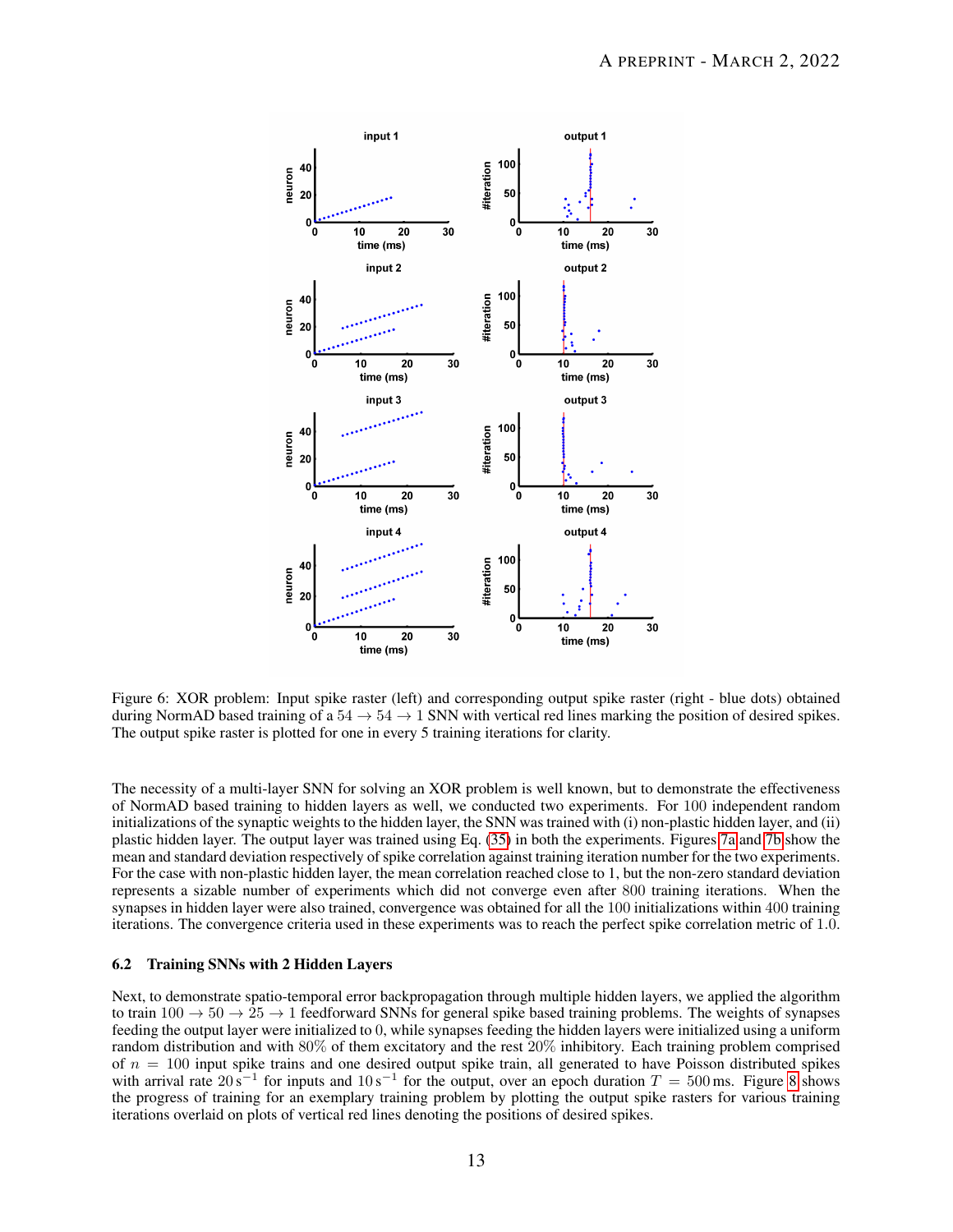<span id="page-13-0"></span>

(b) Standard deviation of spike correlation

<span id="page-13-1"></span>Figure 7: Plots of [\(a\)](#page-13-0) mean and [\(b\)](#page-13-0) standard deviation of spike correlation metric over 100 different initializations of  $54 \rightarrow 54 \rightarrow 1$  SNN, trained for the XOR problem with non-plastic hidden layer (red asterisk) and plastic hidden layer (blue circles).



Figure 8: Illustrating NormAD based training of an exemplary problem for 3-layer  $100 \rightarrow 50 \rightarrow 25 \rightarrow 1$  SNN. The output spike rasters (blue dots) obtained during one in every 20 training iterations (for clarity) is shown, overlaid on plots of vertical red lines marking positions of the desired spikes.

To assess the gain of training hidden layers using NormAD based spatio-temporal error backpropagation, we ran a set of 3 experiments. For 100 different training problems for the same SNN architecture as described above, we studied the effect of (i) training only the output layer weights, (ii) training only the outer 2 layers and (iii) training all the 3 layers. Figure [9](#page-14-1) plots the cumulative number of SNNs trained against number of training itertions for the 3 cases,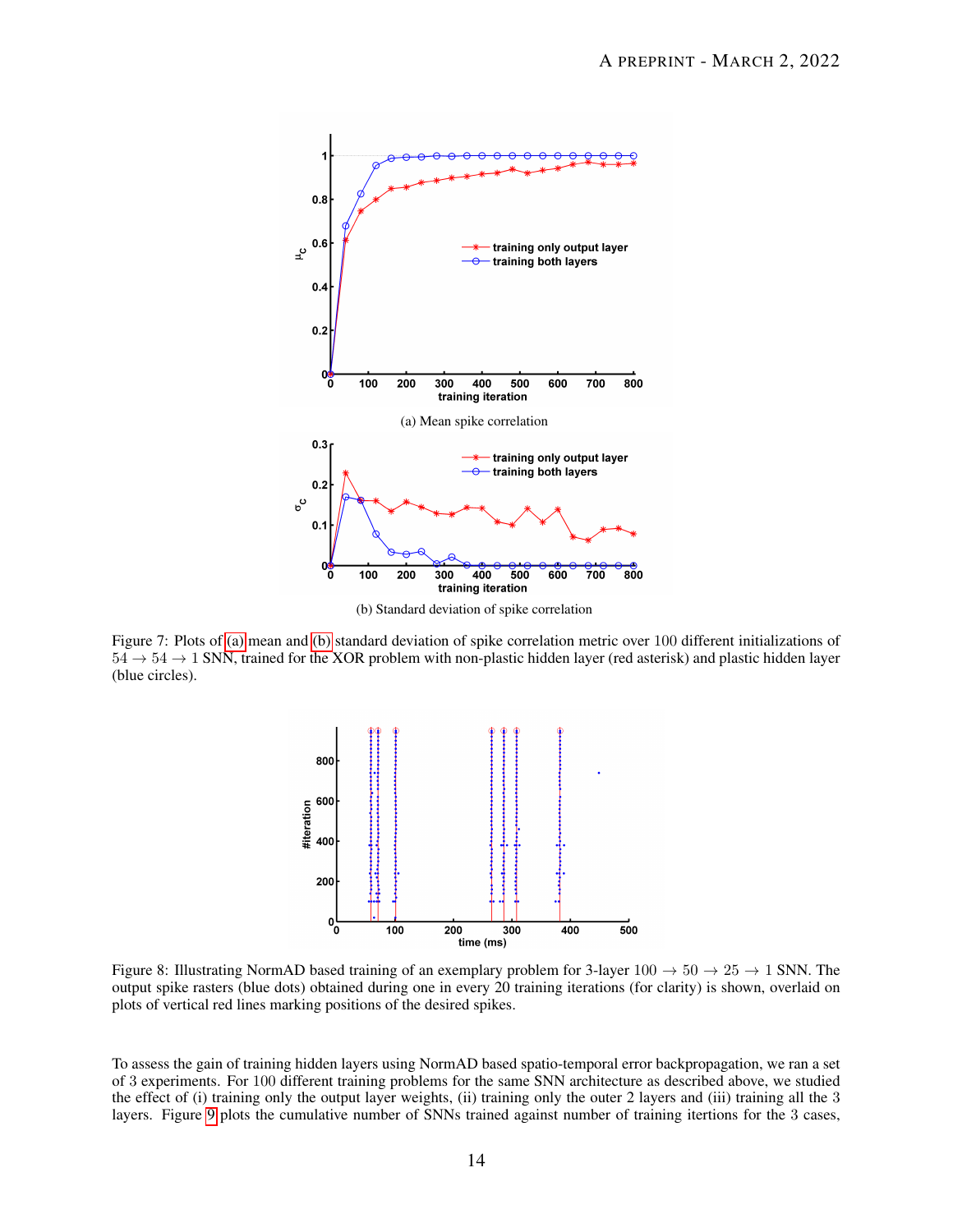<span id="page-14-1"></span>

Figure 9: Plots showing cumulative number of training problems for which convergence was achieved out of total 100 different training problems for 3-layer  $100 \rightarrow 50 \rightarrow 25 \rightarrow 1$  SNNs.

where the criteria for completion of training is reaching the correlation metric of 0.98 or above. Figures [10a](#page-15-1) and [10b](#page-15-1) show plots of mean and standard deviation respectively of spike correlation against training iteration number for the 3 experiments. As can be seen, in the third experiment when all 3 layers were trained, all 100 training problems converged within 6000 training iterations. In contrast, the first 2 experiments have non-zero standard deviation even until 10000 training iterations indicating non-convergence for some of the cases. In the first eperiment, where only synapses feeding the output layer were trained, convergence was achieved only for 71 out of 100 training problems after 10000 iterations. However, when the synapses feeding the top two layers or all three layers were trained, the number of cases reaching convergenvce rose to 98 and 100 respectively, thus proving the effectiveness of the proposed NormAD based training method for multi-layer SNNs.

## <span id="page-14-0"></span>7 Conclusion

We developed NormAD based spaio-temporal error backpropagation to train multi-layer feedforward spiking neural networks. It is the spike domain analogue of error backpropagation algorithm used in second generation neural networks. The derivation was accomplished by first formulating the corresponding training problem as a non-convex optimization problem and then employing Normalized Approximate Descent based optimization to obtain the weight adaptation rule for the SNN. The learning rule was validated by applying it to train 2 and 3-layer feedforward SNNs for a spike domain formulation of the XOR problem and general spike domain training problems respectively.

The main contribution of this work is hence the development of a learning rule for spiking neural networks with arbitrary number of hidden layers. One of the major hurdles in achieving this has been the problem of backpropagating errors through non-linear leaky integrate-and-fire dynamics of a spiking neuron. We have tackled this by introducing temporal error backpropagation and quantifying the dependence of the time of a spike on the corresponding membrane potential by the inverse temporal rate of change of the membrane potential. This together with the spatial backpropagation of errors constitutes NormAD based training of multi-layer SNNs.

The problem of local convergence while training second generation deep neural networks is tackled by unsupervised *pretraining* prior to the application of error backpropagation [\[11,](#page-17-10) [35\]](#page-18-11). Development of such unsupervised pretraining techniques for deep SNNs is a topic of future research, as NormAD could be applied in principle to develop SNN based autoencoders.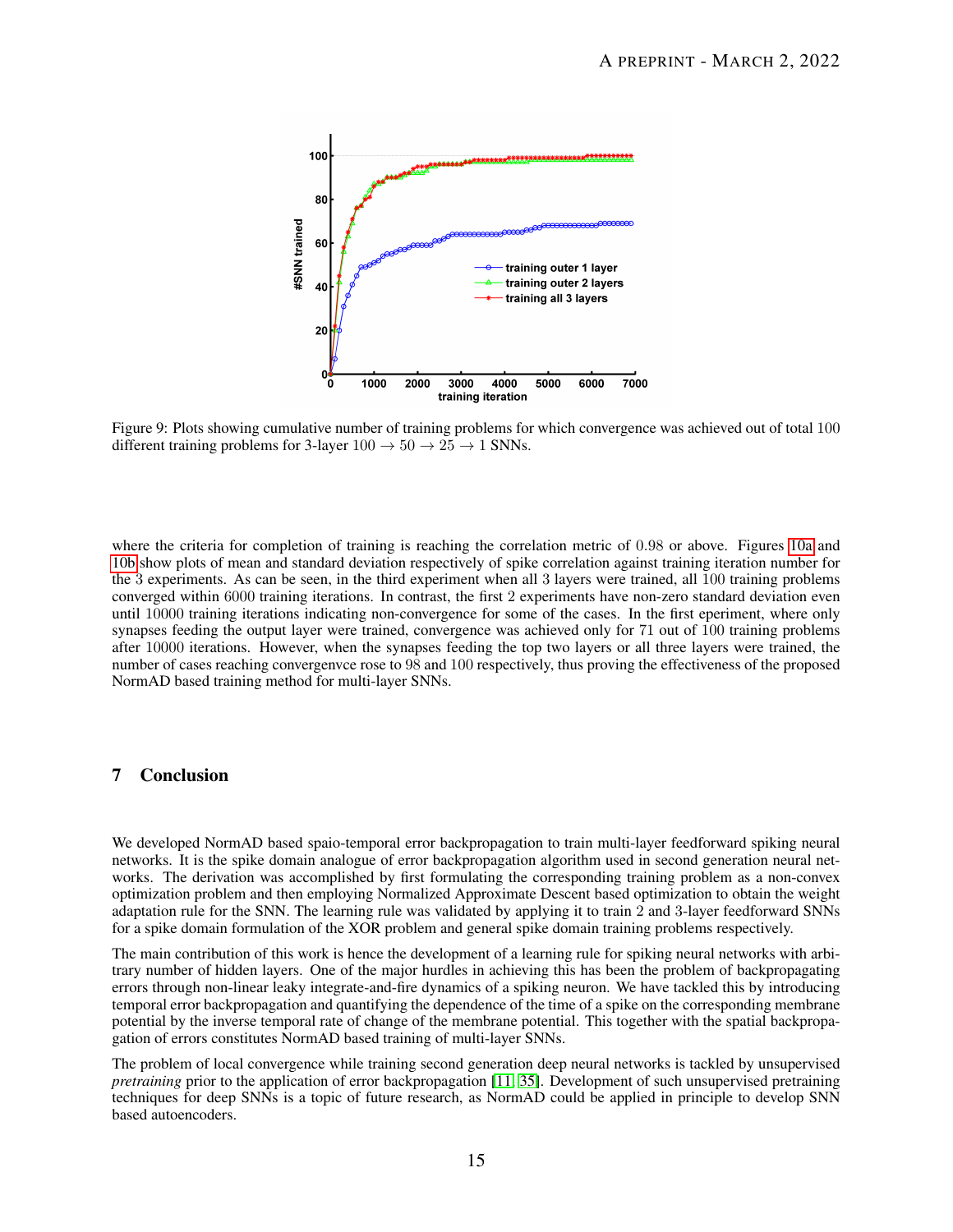<span id="page-15-1"></span>

(b) Standard deviation of spike correlation

Figure 10: Plots of [\(a\)](#page-15-1) mean and [\(b\)](#page-15-1) standard deviation of spike correlation metric while partially or completely training 3-layer  $100 \rightarrow 50 \rightarrow 25 \rightarrow 1$  SNNs for 100 different training problems.

# Appendices

## <span id="page-15-0"></span>A Gradient Approximation

Derivation of Eq. [33](#page-9-0) is presented below:

$$
\nabla_{\mathbf{w}_{h,i}} c_{o,i}(t) = \sum_{s} \frac{\partial \alpha \left( t - t_{h,i}^{s} \right)}{\partial t_{h,i}^{s}} \cdot \nabla_{\mathbf{w}_{h,i}} t_{h,i}^{s} \qquad \text{(from Eq. (14))}
$$
\n
$$
= \sum_{s} -\alpha' \left( t - t_{h,i}^{s} \right) \cdot \nabla_{\mathbf{w}_{h,i}} t_{h,i}^{s} \qquad (A.1)
$$

To compute  $\nabla_{\mathbf{w}_{h,i}} t_{h,i}^s$ , let us assume that a small change  $\delta w_{h,ij}$  in  $w_{h,ij}$  led to changes in  $V_{h,i}(t)$  and  $t_{h,i}^s$  by  $\delta V_{h,i}(t)$ and  $\delta t_{h,i}^s$  respectively i.e.,

$$
V_{h,i}(t_{h,i}^s + \delta t_{h,i}^s) + \delta V_{h,i}(t_{h,i}^s + \delta t_{h,i}^s) = V_T.
$$
\n(A.2)

From Eq. [\(29\)](#page-8-5),  $\delta V_{h,i}(t)$  can be approximated as

<span id="page-15-3"></span><span id="page-15-2"></span>
$$
\delta V_{h,i}(t) \approx \delta w_{h,ij} \cdot \dot{d}_{h,j}(t),\tag{A.3}
$$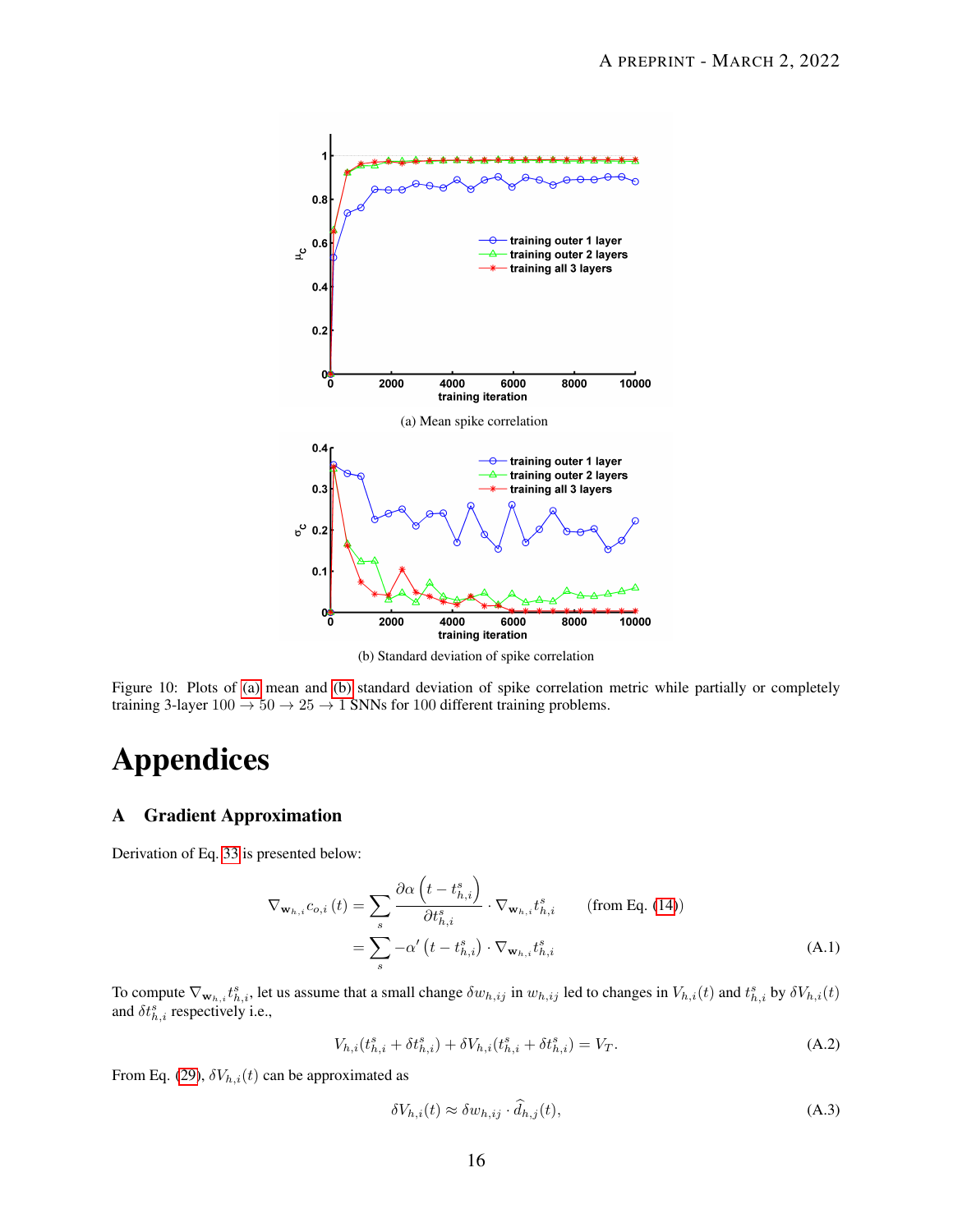hence from Eq. [\(A.2\)](#page-15-2) above

$$
V_{h,i}(t_{h,i}^s) + \delta t_{h,i}^s V'_{h,i}(t_{h,i}^s) + \delta w_{h,ij} \cdot \hat{d}_{h,j}(t_{h,i}^s + \delta t_{h,i}^s) \approx V_T
$$
  
\n
$$
\implies \frac{\delta t_{h,i}^s}{\delta w_{h,ij}} \approx \frac{-\hat{d}_{h,j}(t_{h,i}^s + \delta t_{h,i}^s)}{V'_{h,i}(t_{h,i}^s)} \qquad (\text{since } V_{h,i}(t_{h,i}^s) = V_T)
$$
  
\n
$$
\implies \frac{\partial t_{h,i}^s}{\partial w_{h,ij}} \approx \frac{-\hat{d}_{h,j}(t_{h,i}^s)}{V'_{h,i}(t_{h,i}^s)}
$$
  
\n
$$
\implies \nabla_{\mathbf{w}_{h,i}} t_{h,i}^s \approx \frac{-\hat{\mathbf{d}}_h (t_{h,i}^s)}{V'_{h,i}(t_{h,i}^s)}.
$$
\n(A.4)

<span id="page-16-1"></span> $\lambda$ 

Thus using Eq.  $(A.4)$  in Eq.  $(A.1)$  we get

$$
\nabla_{\mathbf{w}_{h,i}} c_{o,i}(t) \approx \sum_{s} \alpha' \left( t - t_{h,i}^{s} \right) \frac{\widehat{\mathbf{d}}_{h} \left( t_{h,i}^{s} \right)}{V'_{h,i} \left( t_{h,i}^{s} \right)}
$$
\n
$$
\approx \left( \sum_{s} \delta \left( t - t_{h,i}^{s} \right) \frac{\widehat{\mathbf{d}}_{h} \left( t_{h,i}^{s} \right)}{V'_{h,i} \left( t_{h,i}^{s} \right)} \right) * \alpha' \left( t \right). \tag{A.5}
$$

Note that approximation in Eq. [\(A.4\)](#page-16-1) is an important step towards obtaining weight adaptation rule for hidden layers, as it now allows us to approximately model the dependence of the spiking instant of a neuron on its inputs using the inverse of the time derivative of its membrane potential.

#### <span id="page-16-0"></span>B

**Lemma 1.** *Given 3 functions*  $x(t)$ *,*  $y(t)$  *and*  $z(t)$ 

$$
\int_{t} (x(t) * y(t)) z(t) dt = \int_{t} (z(t) * y(-t)) x(t) dt.
$$

*Proof.* By definition of linear convolution

$$
\int_{t} (x(t) * y(t)) z(t) dt = \int_{t} \left( \int_{u} x(u) y(t-u) du \right) z(t) dt.
$$

Changing the order of integration, we get

$$
\int_{t} (x(t) * y(t)) z(t) dt = \int_{u} x(u) \left( \int_{t} y(t-u) z(t) dt \right) du
$$

$$
= \int_{u} x(u) (y(-u) * z(u)) du
$$

$$
= \int_{t} (z(t) * y(-t)) x(t) dt.
$$

 $\Box$ 

## Acknowledgment

This research was supported in part by the U.S. National Science Foundation through the grant 1710009.

The authors acknowledge the invaluable insights gained during their stay at Indian Institute of Technology, Bombay where the initial part of this work was conceived and conducted as a part of a master's thesis project. We also acknowledge the reviewer comments which helped us expand the scope of this work and bring it to its present form.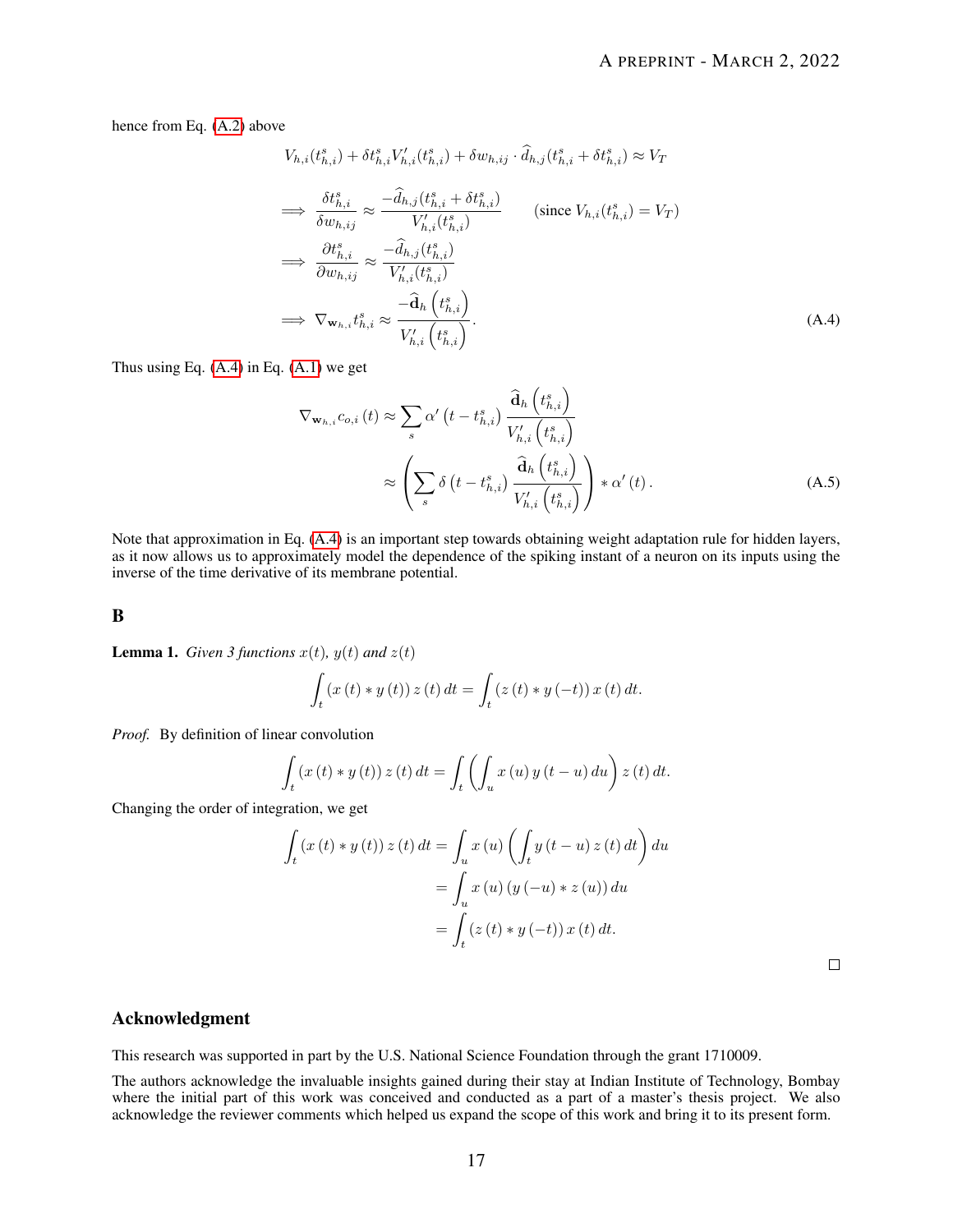## References

- <span id="page-17-0"></span>[1] Wolfgang Maass. Networks of spiking neurons: the third generation of neural network models. *Neural networks*, 10(9):1659–1671, 1997.
- <span id="page-17-1"></span>[2] Sander M. Bohte. The evidence for neural information processing with precise spike-times: A survey. 3(2):195– 206, May 2004.
- <span id="page-17-2"></span>[3] Patrick Crotty and William B Levy. Energy-efficient interspike interval codes. *Neurocomputing*, 65:371 – 378, 2005. Computational Neuroscience: Trends in Research 2005.
- <span id="page-17-3"></span>[4] William Bialek, David Warland, and Rob de Ruyter van Steveninck. *Spikes: Exploring the Neural Code*. MIT Press, Cambridge, Massachusetts, 1996.
- <span id="page-17-4"></span>[5] Wulfram Gerstner, Andreas K. Kreiter, Henry Markram, and Andreas V. M. Herz. Neural codes: Firing rates and beyond. *Proceedings of the National Academy of Sciences*, 94(24):12740–12741, 1997.
- <span id="page-17-5"></span>[6] Steven A. Prescott and Terrence J. Sejnowski. Spike-rate coding and spike-time coding are affected oppositely by different adaptation mechanisms. *Journal of Neuroscience*, 28(50):13649–13661, 2008.
- <span id="page-17-6"></span>[7] Simon Thorpe, Arnaud Delorme, and Rufin Van Rullen. Spike-based strategies for rapid processing. *Neural networks*, 14(6):715–725, 2001.
- <span id="page-17-7"></span>[8] Paul A Merolla, John V Arthur, Rodrigo Alvarez-Icaza, Andrew S Cassidy, Jun Sawada, Filipp Akopyan, Bryan L Jackson, Nabil Imam, Chen Guo, Yutaka Nakamura, et al. A million spiking-neuron integrated circuit with a scalable communication network and interface. *Science*, 345(6197):668–673, 2014.
- <span id="page-17-8"></span>[9] Jeff Gehlhaar. Neuromorphic processing: A new frontier in scaling computer architecture. In *Proceedings of the 19th International Conference on Architectural Support for Programming Languages and Operating Systems (ASPLOS)*, pages 317–318, 2014.
- <span id="page-17-9"></span>[10] Michael Mayberry. Intels new self-learning chip promises to accelerate artificial intelligence, Sept 2017.
- <span id="page-17-10"></span>[11] Geoffrey E Hinton, Simon Osindero, and Yee-Whye Teh. A fast learning algorithm for deep belief nets. *Neural computation*, 18(7):1527–1554, 2006.
- <span id="page-17-11"></span>[12] Navin Anwani and Bipin Rajendran. Normad-normalized approximate descent based supervised learning rule for spiking neurons. In *Neural Networks (IJCNN), 2015 International Joint Conference on*, pages 1–8. IEEE, 2015.
- <span id="page-17-12"></span>[13] Sander M Bohte, Joost N Kok, and Han La Poutre. Error-backpropagation in temporally encoded networks of spiking neurons. *Neurocomputing*, 48(1):17–37, 2002.
- <span id="page-17-13"></span>[14] Olaf Booij and Hieu tat Nguyen. A gradient descent rule for spiking neurons emitting multiple spikes. *Information Processing Letters*, 95(6):552–558, 2005.
- <span id="page-17-14"></span>[15] Filip Ponulak and Andrzej Kasinski. Supervised learning in spiking neural networks with resume: sequence learning, classification, and spike shifting. *Neural Computation*, 22(2):467–510, 2010.
- <span id="page-17-15"></span>[16] A. Taherkhani, A. Belatreche, Y. Li, and L. P. Maguire. Dl-resume: A delay learning-based remote supervised method for spiking neurons. *IEEE Transactions on Neural Networks and Learning Systems*, 26(12):3137–3149, Dec 2015.
- <span id="page-17-16"></span>[17] Hélene Paugam-Moisy, Régis Martinez, and Samy Bengio. A supervised learning approach based on stdp and polychronization in spiking neuron networks. In *ESANN*, pages 427–432, 2007.
- <span id="page-17-17"></span>[18] I. Sporea and A. Grning. Supervised learning in multilayer spiking neural networks. *Neural Computation*, 25(2):473–509, Feb 2013.
- <span id="page-17-18"></span>[19] Yan Xu, Xiaoqin Zeng, and Shuiming Zhong. A new supervised learning algorithm for spiking neurons. *Neural computation*, 25(6):1472–1511, 2013.
- <span id="page-17-19"></span>[20] Qiang Yu, Huajin Tang, Kay Chen Tan, and Haizhou Li. Precise-spike-driven synaptic plasticity: Learning hetero-association of spatiotemporal spike patterns. *PloS one*, 8(11):e78318, 2013.
- <span id="page-17-20"></span>[21] Ammar Mohemmed, Stefan Schliebs, Satoshi Matsuda, and Nikola Kasabov. Span: Spike pattern association neuron for learning spatio-temporal spike patterns. *International journal of neural systems*, 22(04), 2012.
- <span id="page-17-21"></span>[22] J. J. Wade, L. J. McDaid, J. A. Santos, and H. M. Sayers. SWAT: A spiking neural network training algorithm for classification problems. *IEEE Transactions on Neural Networks*, 21(11):1817–1830, Nov 2010.
- <span id="page-17-22"></span>[23] Xiurui Xie, Hong Qu, Guisong Liu, Malu Zhang, and Jrgen Kurths. An efficient supervised training algorithm for multilayer spiking neural networks. *PLOS ONE*, 11(4):1–29, 04 2016.